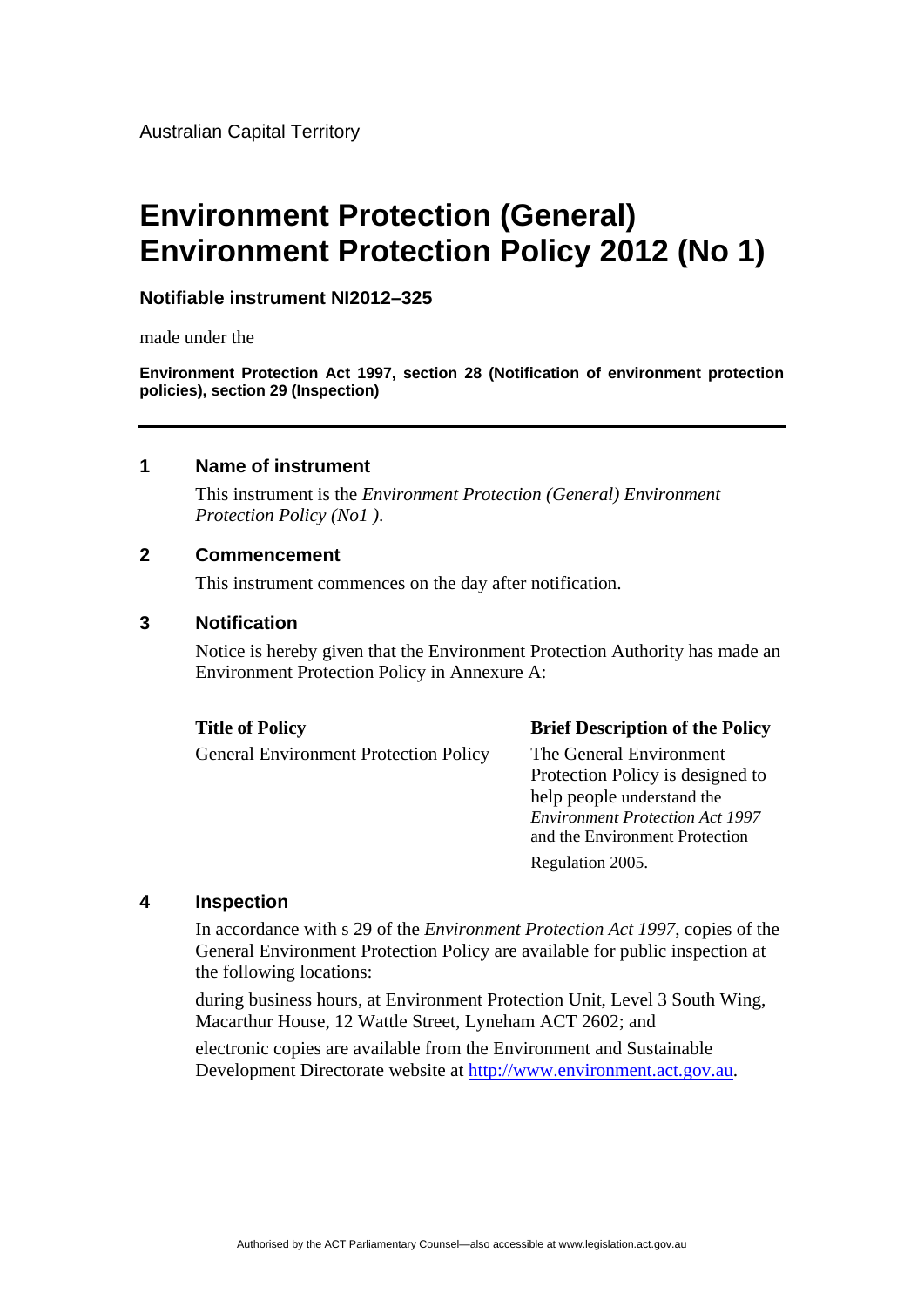# **5 Revocation**

This instrument revokes the Environment Protection (Environment Protection Policy) Notice 2010 (No 3) – NI 2010-134

Daniel Walters Environment Protection Authority 18 June 2012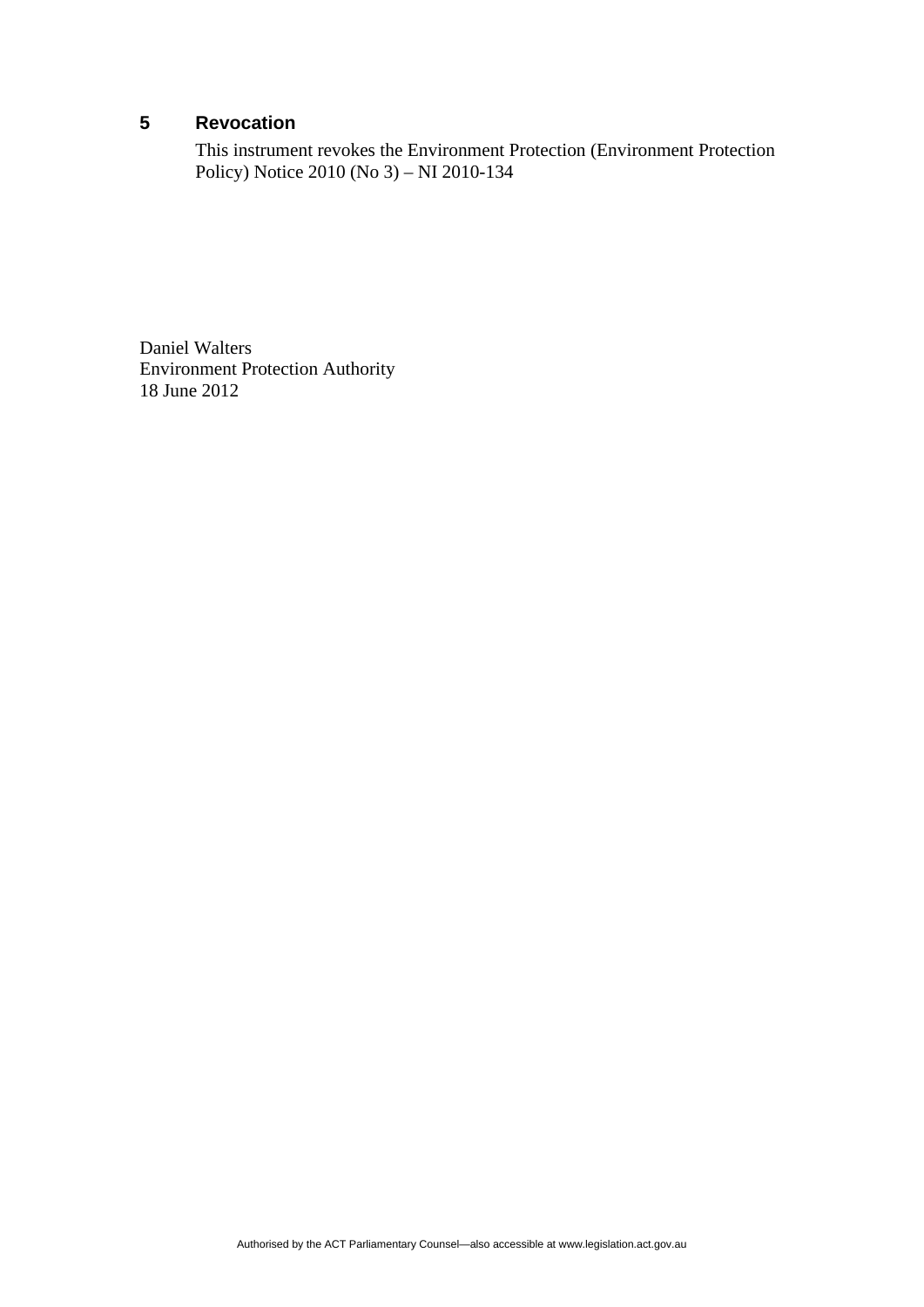# ENVIRONMENT PROTECTION AUTHORITY



# GENERAL ENVIRONMENT PROTECTION POLICY

# Environment Protection Authority, ACT

August 2007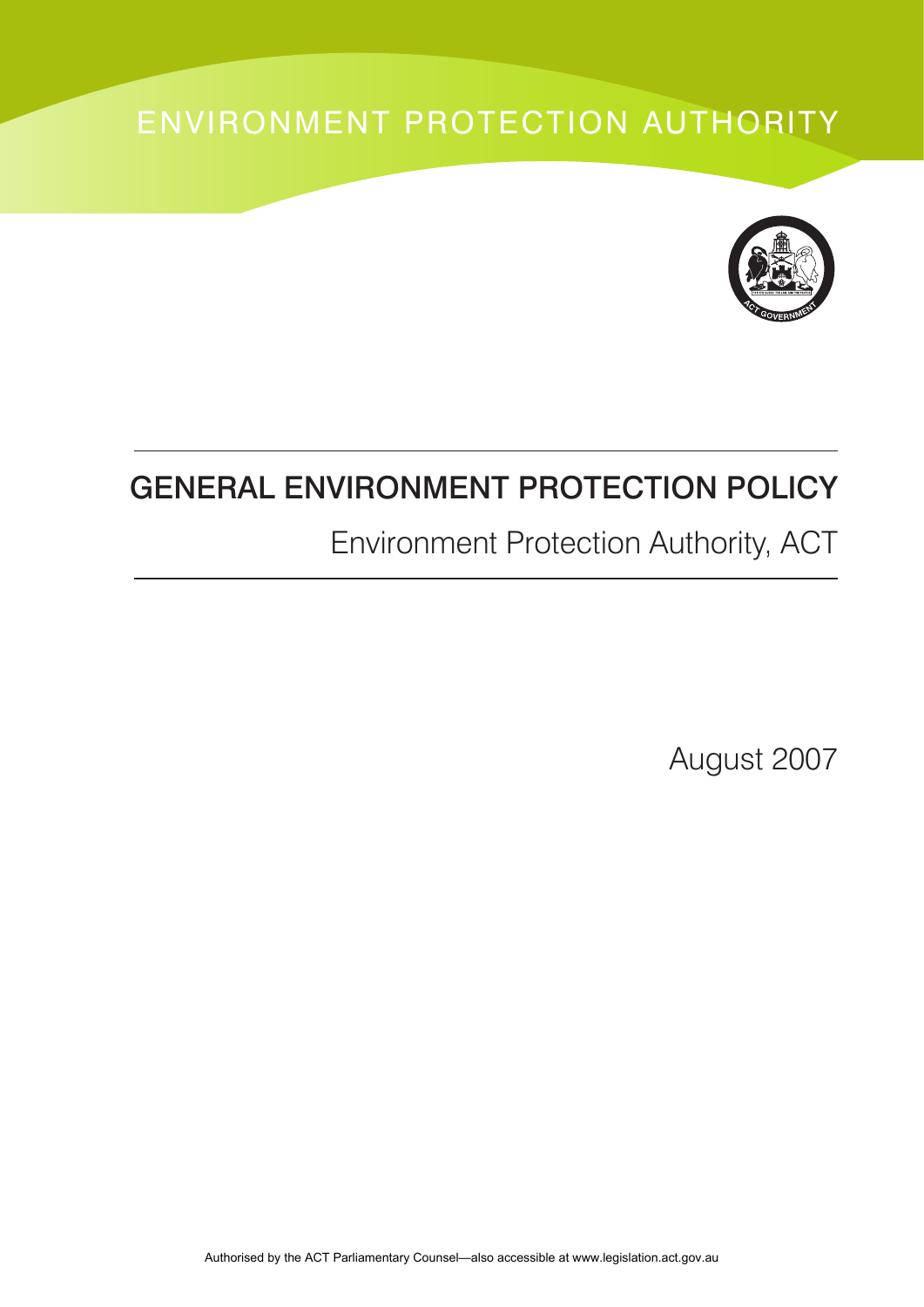© Australian Capital Territory, Canberra 2007

This work is copyright. Apart from any use as permitted under the Copyright Act 1968, no part may be reproduced without the written permission of the Department of Territory and Municipal Services, GPO Box 158, Canberra ACT 2601.

Published by Department of Territory and Municipal Services

Enquiries: Phone Canberra Connect on 13 22 81

Website: www.tams.act.gov.au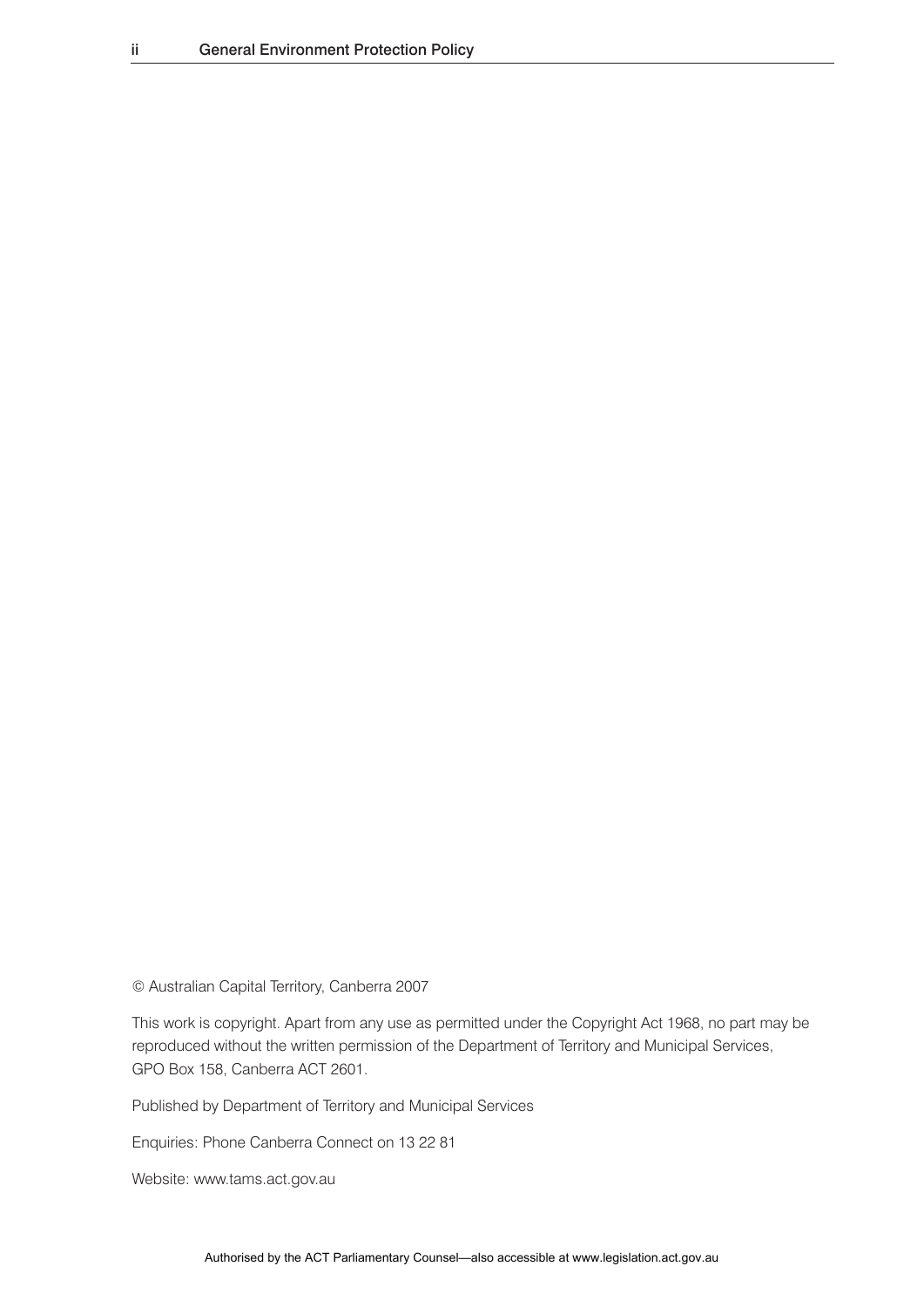# **CONTENTS**

| 1. | <b>BACKGROUND</b>              |                                                                                                                 |                |  |  |
|----|--------------------------------|-----------------------------------------------------------------------------------------------------------------|----------------|--|--|
|    | 1.1                            | Role of EPPs                                                                                                    |                |  |  |
|    | 1.2                            | Administration Consistent with Objects of the Act                                                               |                |  |  |
|    | 1.3                            | What about other Legislation?                                                                                   |                |  |  |
|    | 1.4                            | Notes on Reading this EPP                                                                                       | 2              |  |  |
| 2. |                                | <b>POLICY OBJECTIVE</b>                                                                                         |                |  |  |
| 3. |                                | <b>COMPLIANCE WITH THIS EPP</b><br>3                                                                            |                |  |  |
| 4. |                                | <b>ENFORCEMENT POLICY</b><br>3                                                                                  |                |  |  |
| 5. | <b>REVIEW OF EPA DECISIONS</b> |                                                                                                                 |                |  |  |
| 6. |                                | <b>WHAT ARE ENVIRONMENT PROTECTION POLICIES (EEPS)</b>                                                          |                |  |  |
|    | 6.1                            | What is the difference between EPPs and the Act and Regulation?                                                 | $\overline{4}$ |  |  |
|    | 6.2                            | How do all three components (Act, Regulation and EPPs) fit together?                                            | $\overline{4}$ |  |  |
|    | 6.3                            | How are EPPs produced and who has input?                                                                        | 5              |  |  |
|    |                                | 6.3.1 How will people know about changes to policies?                                                           | 5              |  |  |
|    | 6.4                            | How many EPPs are there?                                                                                        | 5              |  |  |
|    | 6.5                            | How are the EPPs structured?                                                                                    | 5              |  |  |
|    | 6.6                            | To whom and where do the EPPs apply?                                                                            | 6              |  |  |
|    | 6.7                            | How are EPPs kept up to date?                                                                                   | 6              |  |  |
| 7  |                                | <b>ENVIRONMENTAL DUTIES</b><br>6                                                                                |                |  |  |
|    | 7.1                            | What is the general environmental duty?                                                                         | 6              |  |  |
|    |                                | Can you give me an example?<br>7.1.1                                                                            | 7              |  |  |
|    |                                | 7.1.2 What are the benefits of complying with the duty?                                                         | 7              |  |  |
|    | 7.2                            | Duty to notify actual or threatened environmental harm                                                          | 7              |  |  |
| 8. |                                | THE CONCEPT OF ENVIRONMENTAL HARM                                                                               | 7              |  |  |
| 9. |                                | <b>ENVIRONMENTAL MANAGEMENT INSTRUMENTS</b>                                                                     | 8              |  |  |
|    | 9.1                            | Environmental protection agreements                                                                             | 8              |  |  |
|    |                                | 9.1.1 What are environmental protection agreements?<br>9.1.2 When are environmental protection agreements used? | 8<br>8         |  |  |
|    |                                | 9.1.3 What does an environmental protection agreement say?                                                      | 9              |  |  |
|    | 9.2                            | Environmental authorisations                                                                                    | 9              |  |  |
|    |                                | What is an environmental authorisation?<br>9.2.1                                                                | 9              |  |  |
|    |                                | 9.2.2 Grant of authorisation - exemption from public consultation                                               | 9              |  |  |
|    |                                | Kinds of authorisations<br>9.2.3                                                                                | 9              |  |  |
|    |                                | 9.2.3.1 What is a standard authorisation?                                                                       | 9              |  |  |
|    |                                | 9.2.3.2 What is an accredited authorisation?                                                                    | 10             |  |  |
|    |                                | 9.2.3.3 What is a special authorisation?                                                                        | 10             |  |  |
|    |                                | 9.2.4 When is an environmental authorisation required?                                                          | 10             |  |  |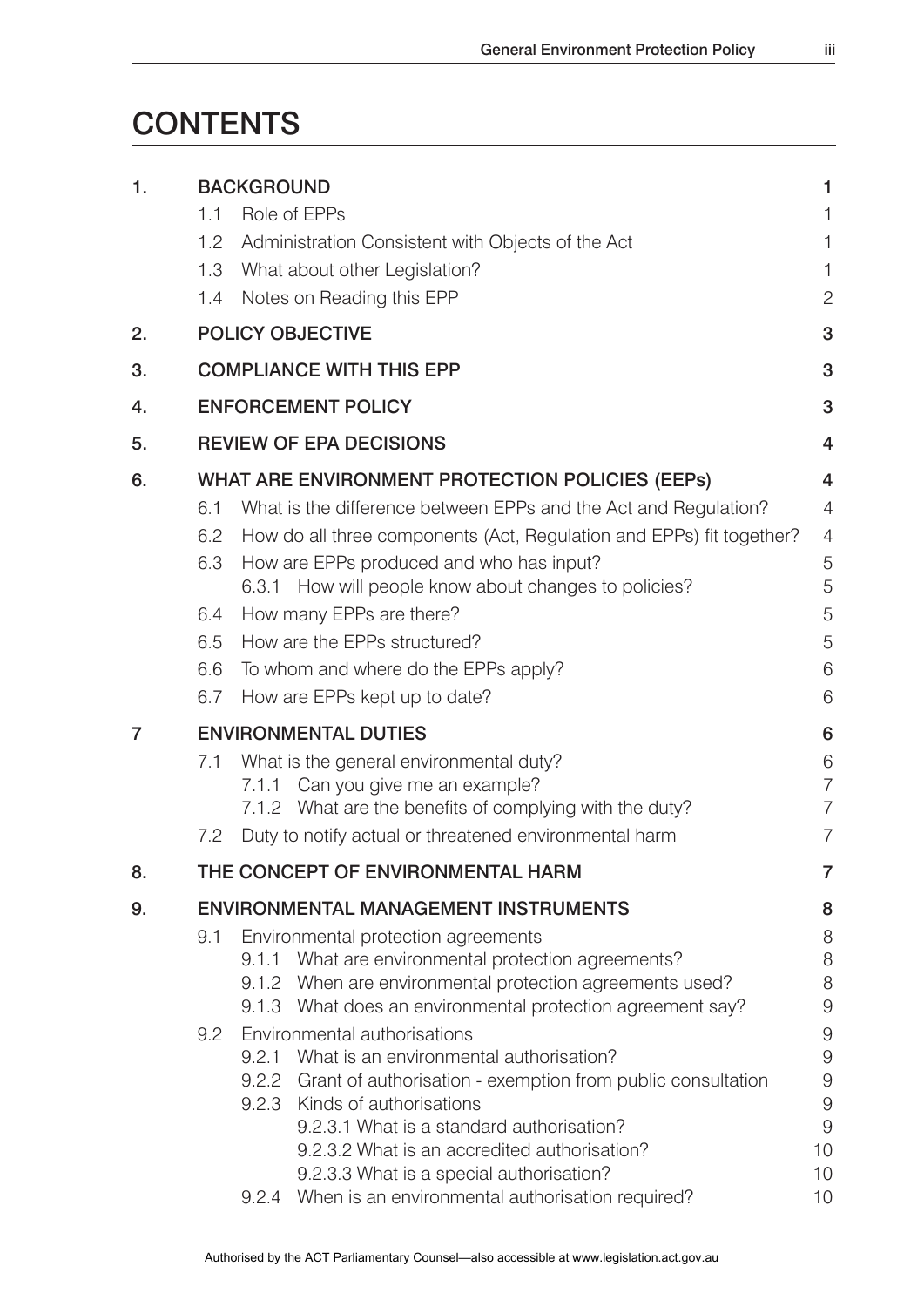|     |                   |                    | 9.2.5 When will the EPA grant authorisations for an unlimited period?                          | 11       |
|-----|-------------------|--------------------|------------------------------------------------------------------------------------------------|----------|
|     |                   | 9.2.6              | What conditions will apply to an environmental authorisation?                                  | 11       |
|     |                   |                    | 9.2.6.1 General approach to conditions                                                         | 11       |
|     |                   |                    | 9.2.6.2 Conditions relating to monitoring                                                      | 12       |
|     |                   |                    | 9.2.7 When will the EPA grant an accredited authorisation?                                     | 12       |
|     |                   |                    | 9.2.8 When will the EPA issue a special authorisation?                                         | 12       |
|     |                   |                    | 9.2.9 When will the EPA vary, suspend or cancel an authorisation?                              | 13       |
|     | 9.3               |                    | Environmental improvement plan                                                                 | 13       |
|     |                   |                    | 9.3.1 What is an environmental improvement plan?                                               | 13       |
|     |                   |                    | 9.3.2 Content of an environmental improvement plan                                             | 13       |
|     |                   |                    | 9.3.3 How is a voluntary environmental improvement plan                                        |          |
|     |                   |                    | accredited?                                                                                    | 13       |
|     |                   |                    | 9.3.4 When can the EPA require an environmental improvement                                    |          |
|     |                   |                    | plan?                                                                                          | 14       |
|     |                   |                    | 9.3.5 How is a compulsory environmental improvement plan                                       | 14       |
|     |                   |                    | approved?                                                                                      |          |
|     | 9.4               |                    | Environmental audits                                                                           | 14       |
|     |                   |                    | 9.4.1 What is an environmental audit?                                                          | 14<br>14 |
|     |                   |                    | 9.4.2 Voluntary environmental audits<br>9.4.3 When can the EPA require an environmental audit? | 15       |
|     |                   |                    | 9.4.4 Who can conduct an environmental audit?                                                  | 15       |
|     |                   |                    | 9.4.5 What are the requirements for an environmental auditor                                   | 15       |
|     | 9.5               |                    | Emergency plans                                                                                | 16       |
|     |                   |                    | 9.5.1 What is an emergency plan and what does it contain?                                      | 16       |
|     |                   |                    | 9.5.2 When are emergency plans required?                                                       | 16       |
|     | 9.6               |                    | Financial assurances                                                                           | 17       |
|     |                   |                    | 9.6.1 What is a financial assurance?                                                           | 17       |
|     |                   |                    | 9.6.2 When can the EPA require a financial assurance?                                          | 17       |
|     |                   |                    | 9.6.3 What is the EPA's approach to financial assurances?                                      | 17       |
|     | 9.7               |                    | Environment protection orders                                                                  | 17       |
|     |                   | 9.7.1              | What are environment protection orders and what do they do?                                    | 17       |
|     |                   |                    | 9.7.2 When will the EPA issue an environment protection order?                                 | 18       |
|     |                   |                    |                                                                                                |          |
| 10. |                   | <b>ENFORCEMENT</b> |                                                                                                | 18       |
|     |                   |                    | 10.1 When will a prosecution be commenced?                                                     | 18       |
|     |                   |                    | 10.2 Infringement notices                                                                      | 18       |
| 11. |                   |                    | <b>ECONOMIC MEASURES</b>                                                                       | 19       |
| 12. |                   | <b>APPENDIX</b>    |                                                                                                | 20       |
|     |                   |                    | Appendix 12.1 Outline of Possible Environmental Protection Agreement                           | 20       |
|     |                   |                    | Appendix 12.2 Extract from Ministerial Determination Exempting Certain                         |          |
|     |                   |                    | <b>Activities from Public Consultation Requirements</b>                                        | 21       |
|     |                   |                    |                                                                                                |          |
| 13. |                   | <b>GLOSSARY</b>    |                                                                                                | 23       |
| 14. | <b>REFERENCES</b> |                    |                                                                                                |          |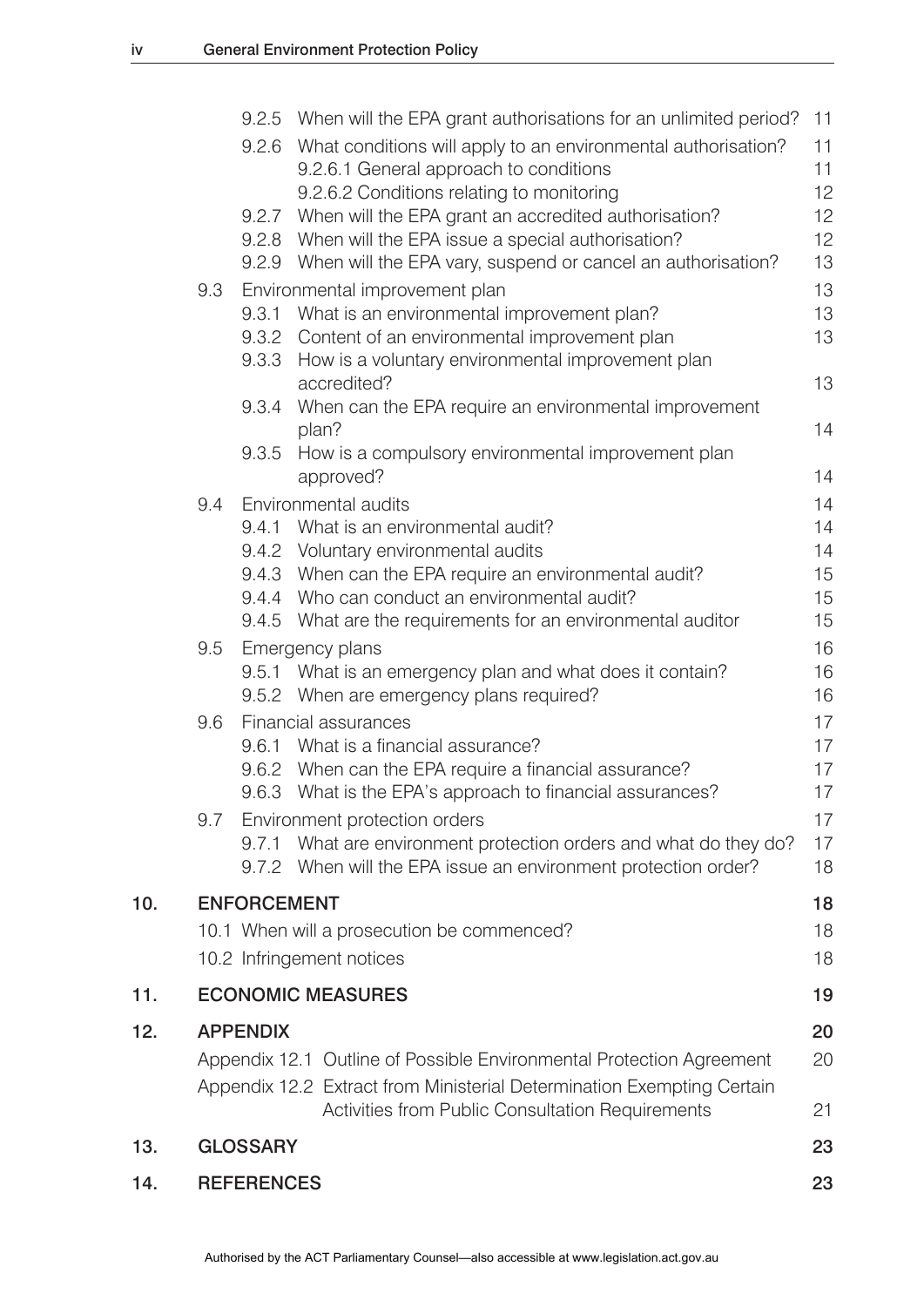# 1 BACKGROUND

# 1.1 Role of EPPs

This General Environment Protection Policy (EPP) is designed to help people understand the *Environment Protection Act 1997* (the Act) and the Environment Protection Regulation 2005 (the Regulation). This EPP contains information and policies common to several areas of environment protection. Information particular to only one area (such as Water) is contained in the relevant specific EPP (such as the Water Quality EPP).

Overall, EPPs, along with the Act, the Regulation and the Magistrates Court (Environment Protection Infringement Notices) Regulation 2005 are designed to provide a framework for environment protection which:

- is outcome-focused and able to be tailored to a variety of specific out comes;
- provides appropriate opportunity for self-regulation (particularly through Environmental Protection Agreements and codes of practice);
- gives incentives for compliance (for example through reduced fees for holders of accredited authorisations);
- promotes business certainty, by allowing **Environmental Authorisations**  to be granted for an indefinite period in many cases (subject to annual review) and also by requiring that the policies and procedures used to make decisions be publicly available;
- is based on the principles of "polluter-pays" and "user-pays" charging for fees, consistent with the ACT's commitment to the *Inter-Governmental Agreement on the Environment* (May 1992);
- makes the administration of environment protection transparent;
- provides a better and more appropriate range of "tools" to regulate activities (for example, on-the-spot fines for minor infringements); and
- implements what would generally be acknowledged by stakeholders to be national best practice in environment protection.

This EPP has been prepared by the Environment Protection Authority (EPA) in accordance with Part 4 of the Act.

# 1.2 Administration Consistent with Objects of the Act

Section 2 of the Act requires that the Act be construed and administered consistently with the Objects of the Act. This EPP should be read and applied to best give effect to the Objects of the Act.

# 1.3 What about other Legislation?

EPPs are complemented by other environmental programs and legislation aimed at protecting the environment. Readers are encouraged to consider whether other legislation and policies may be relevant to an issue dealt within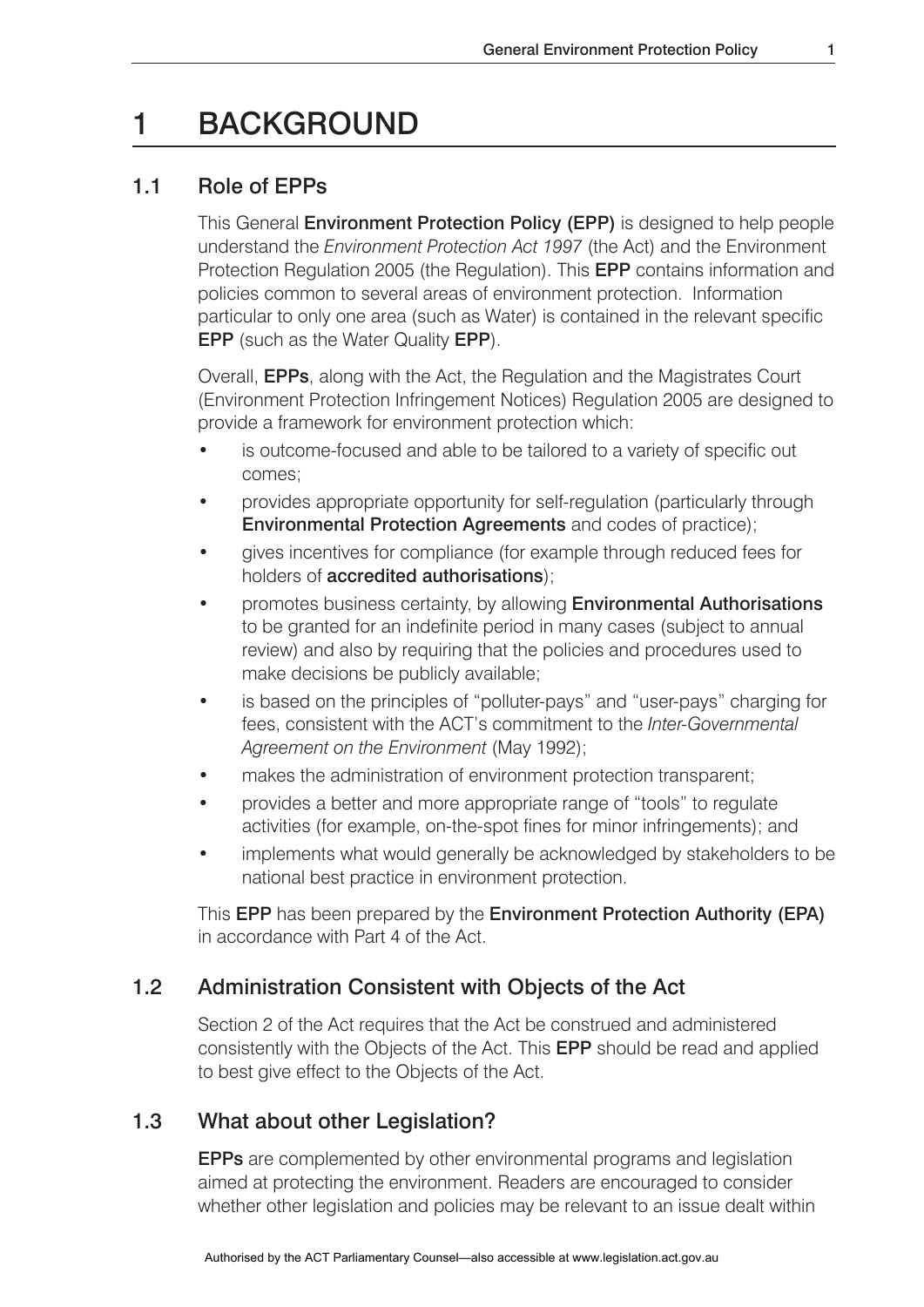an EPP. For example, the *Land (Planning and Environment) Act 1991* and the Territory Plan made under that Act are often relevant to environmental issues (e.g. the plan sets environmental values for water bodies and noise zones).

Further examples are shown below, however this is not an exhaustive list.

|  | <b>Activity</b>                                                                       | Act                                    | Contact                                                                 |
|--|---------------------------------------------------------------------------------------|----------------------------------------|-------------------------------------------------------------------------|
|  | General<br>environmental duty                                                         | <b>Environment Protection Act 1997</b> | EPA by calling<br>Canberra Connect on<br>132281                         |
|  | Handling and<br>storage of<br>dangerous<br>substances                                 | Dangerous Substances Act 2004          | <b>ACT WorkCover</b><br>on 6205 0200                                    |
|  | Littering                                                                             | Litter Act 2004                        | City Rangers by calling<br>Canberra Connect on<br>13 22 81              |
|  | Disposal of<br>hazardous waste<br>material                                            | <b>Environment Protection Act 1997</b> | EPA by calling<br>Canberra Connect<br>on 13 22 81                       |
|  | Dams/ponds<br>construction,<br>waterway works<br>and water<br>abstraction<br>licences | <b>Water Resources Act 2007</b>        | <b>Water Resources</b><br>by calling<br>Canberra Connect<br>on 13 22 81 |

# 1.4 Notes on Reading this EPP

- 1. Where the EPP refers to a legal requirement, it will give the source of this requirement for reference. References to 'the Act' refer to the *Environment Protection Act 1997* (as amended) while 'the Regulation' refers to the Environment Protection Regulation 2005 (as amended).
- 2. Wherever a term is used that is defined in the Act or Regulation, it appears in bold.
- 3. Copies of the documents cited in this EPP, including this EPP may be inspected at the following locations:
	- Department of Territory and Municipal Services Macarthur House 12 Wattle St LYNEHAM, ACT 2602
	- **ACT Public Libraries**
	- Department of Territory and Municipal Services Website: www.tams.act.gov.au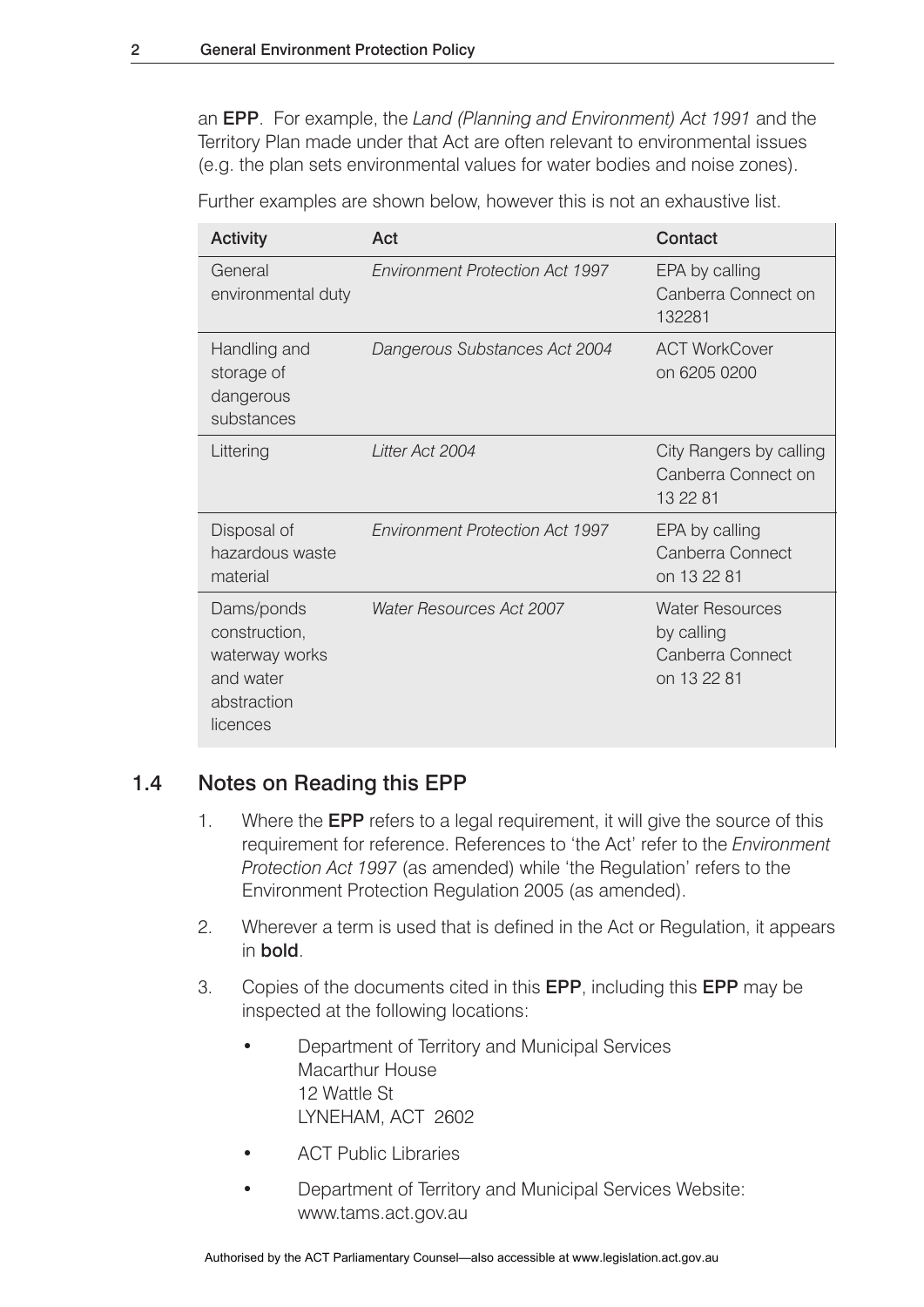# 2 POLICY OBJECTIVE

The objective of the General EPP is to provide a simplified explanation of the Act, the Regulation, and their administration.

# 3 COMPLIANCE WITH THIS EPP

EPPs are not legally binding in themselves; they are statements of policy, guidelines and explanations of legal requirements. If something is legally required, this EPP refers to the source legal document (usually the Act or Regulation). EPPs have been developed to help people comply with the legal requirements of the Act and Regulation and the **general** environmental duty, which requires people to take practicable and reasonable steps to minimise environmental harm or environmental nuisance.

# 4 ENFORCEMENT POLICY

The **EPA's** general approach to enforcement, consistent with the duty in Section 2 to administer the Act to give effect to its objects, will be:

- first, to seek to work in partnership with business and the community as "co-regulators" and educators;
- secondly, to warn;
- thirdly, to take non-criminal statutory action such as authorisation variations and issuing **environment protection orders**, together with on-the-spot fines as appropriate and requiring compulsory environmental audits; and
- finally, to consider suspension or cancellation of an agreement or authorisation, or referral to the Director of Public Prosecutions (DPP) for a decision on prosecution, or both, as appropriate.

*Note:* This approach is adopted for guidance only and serious cases may justify immediate application of a strict approach to enforcement.

Consistent with the EPA's approach to enforcement above, the EPA produces a range of education information, including industry specific information and codes of practice to educate and inform the public of their responsibilities under the Act.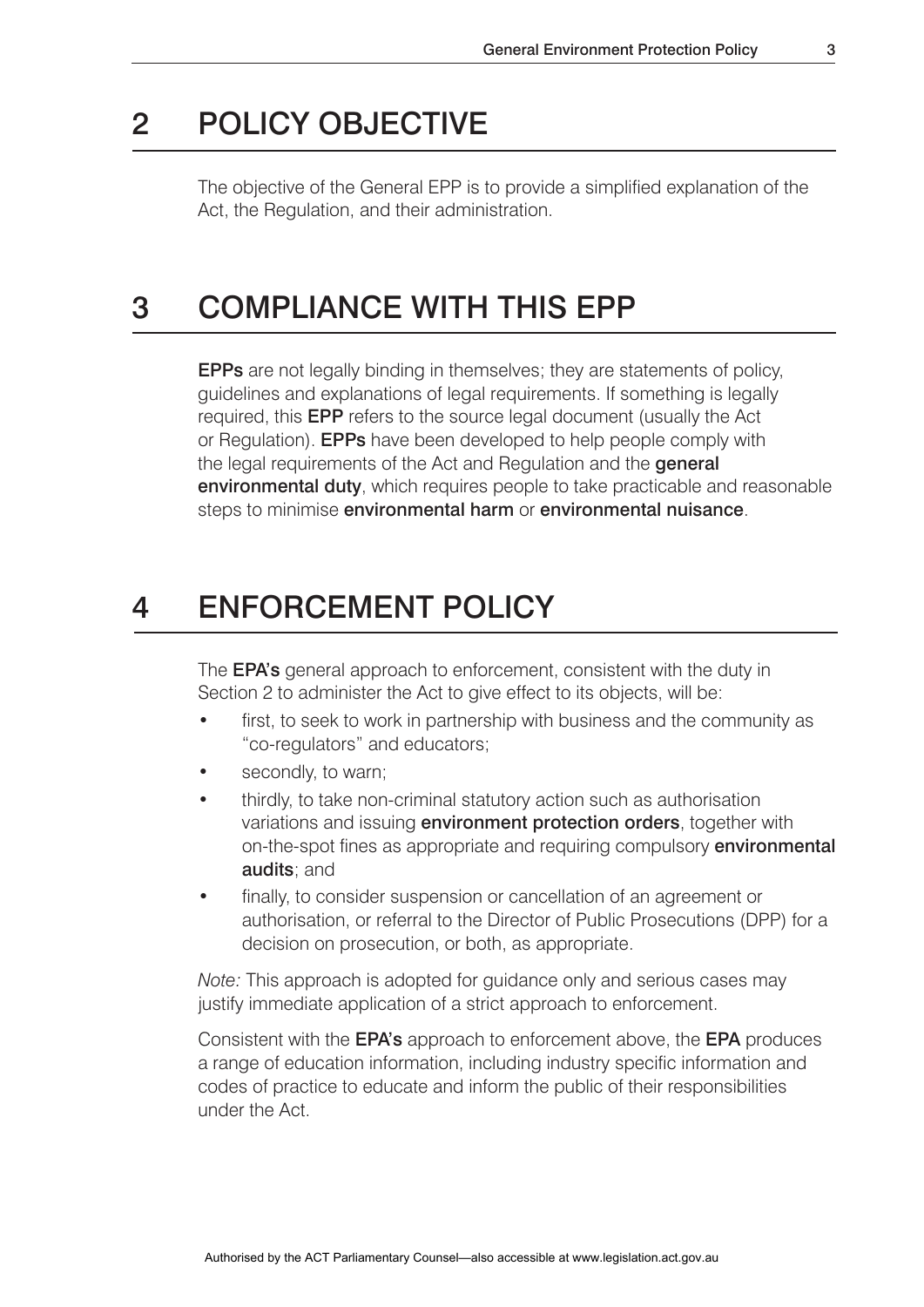# 5 REVIEW OF EPA DECISIONS

Certain decisions made by the EPA are reviewable by the Administrative Appeals Tribunal (AAT). Under Section 135 of the Act, which specifies the reviewable decisions, an eligible person can make an application to the AAT for review of an EPA decision.

# <sup>6</sup> WHAT ARE ENVIRONMENT PROTECTION POLICIES (EEPs)

The EPPs are policies and guidelines, issued to coincide with the Act, which help to explain and apply the Act and the Regulation made under that Act.

To explain the context for policy, EPPs often summarise or explain the Act. Of course, the Act, Regulation and other legislation remain the authoritative statement of the law and readers are encouraged to refer to the actual text of the legislation whenever necessary.

This EPP is one of several issued to coincide with the Act. The EPA intends to update EPPs regularly, to ensure they are relevant, useful and reflect both experience and current best environmental practice.

# 6.1 What is the difference between EPPs and the Act and Regulation?

The Act and Regulation are legislation passed by the Legislative Assembly and are legally binding. As policies and guidelines, the EPPs are not legally binding. They support the operation of the legislation by providing certainty and transparency in its administration.

# 6.2 How do all three components (Act, Regulation and EPPs) fit together?

The Act, Regulation and EPPs all work together to provide an integrated framework for environment protection as follows:

- the Act is a general legislative framework, which establishes the machinery necessary for environment protection. For example, it establishes the **EPA** and provides for instruments like **environmental** authorisations;
- the Regulation contains rules and standards about specific aspects of the environment. Examples of matters dealt with in the Regulation are setting water quality standards and noise levels for particular areas of Canberra;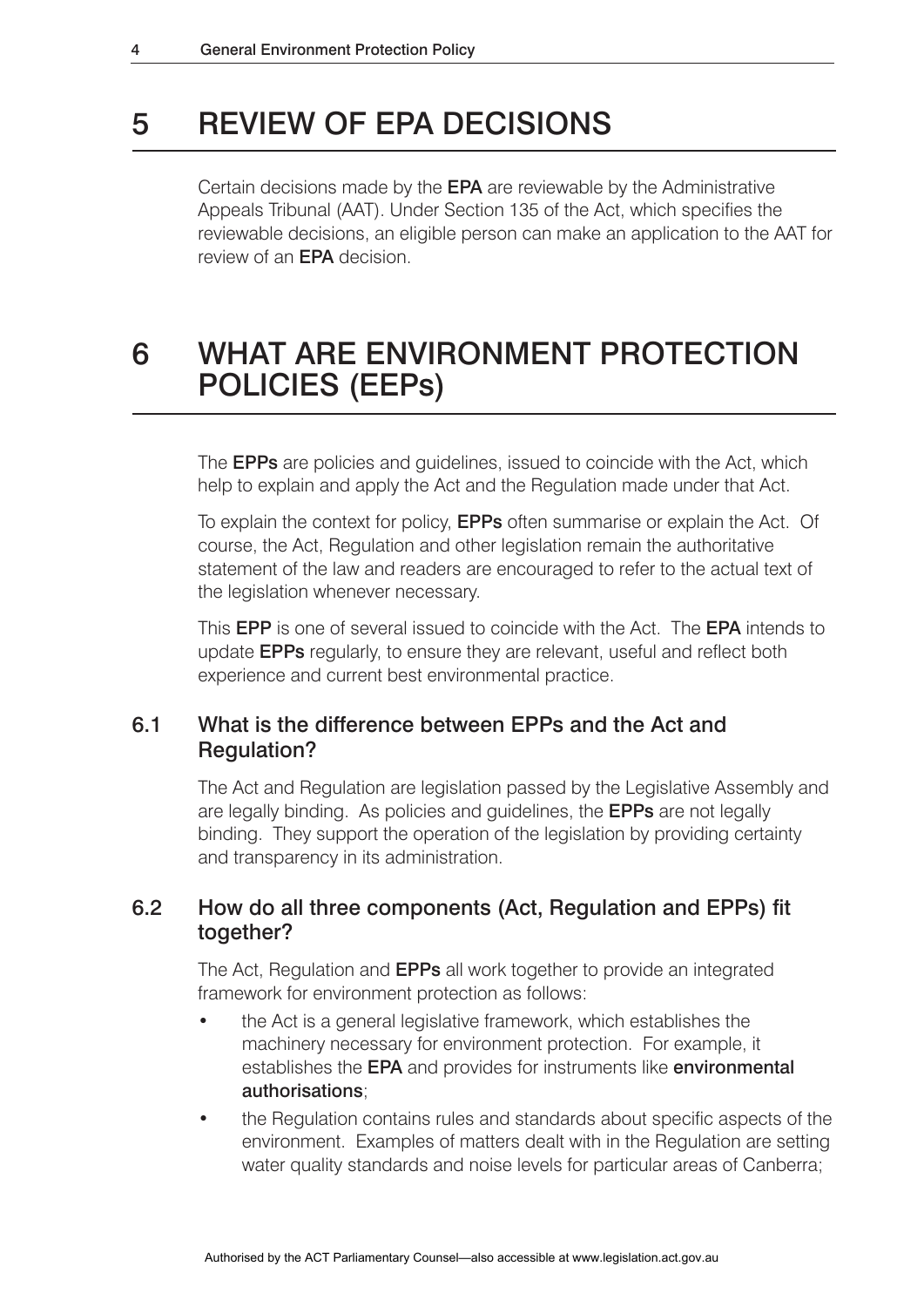- the **EPPs** contain guidance on meeting the requirements of the Act and the Regulation; and
- Section 2 of the Act sets out the Objects of the Act, and requires that the Act shall be construed and administered so as to be consistent with the objectives. Because the Regulation and the EPPs are made under the Act, this principle applies with equal force to those instruments.

# 6.3 How are EPPs produced and who has input?

The **EPA** develops draft **EPPs**, but before these are finalised, the **EPA** must advertise the release of drafts and give members of the public 40 working days (8 weeks) to comment on them.

The **EPA** must consider these comments and may incorporate them into the EPP if appropriate. An EPP can only be made with the consent of the Minister responsible for the Act.

#### 6.3.1 How will people know about changes to policies?

 The EPA must publish a notice in the Legislation Register and a newspaper when an EPP is finalised, changed or revoked, except when changes are only editorial. For example, if the name of a government agency has changed, the name can be changed in the EPPs without public consultation or notification in the Legislation Register.

The **EPA** cannot vary or revoke an **EPP** without the Minister's consent.

# 6.4 How many EPPs are there?

Currently, there are nine EPPs:

- General (this **EPP**);
- Water Quality;
- Air:
- Noise;
- Contaminated Sites;
- Hazardous Materials;
- Waste Water Reuse;
- Motor Sport Noise; and
- Outdoor Concert Noise.

The **EPA** may develop other **EPPs** over time as required.

# 6.5 How are the EPPs structured?

The EPPs are generally structured on the following lines:

• Background - this part sets out the context and underlying policy objectives of the EPP;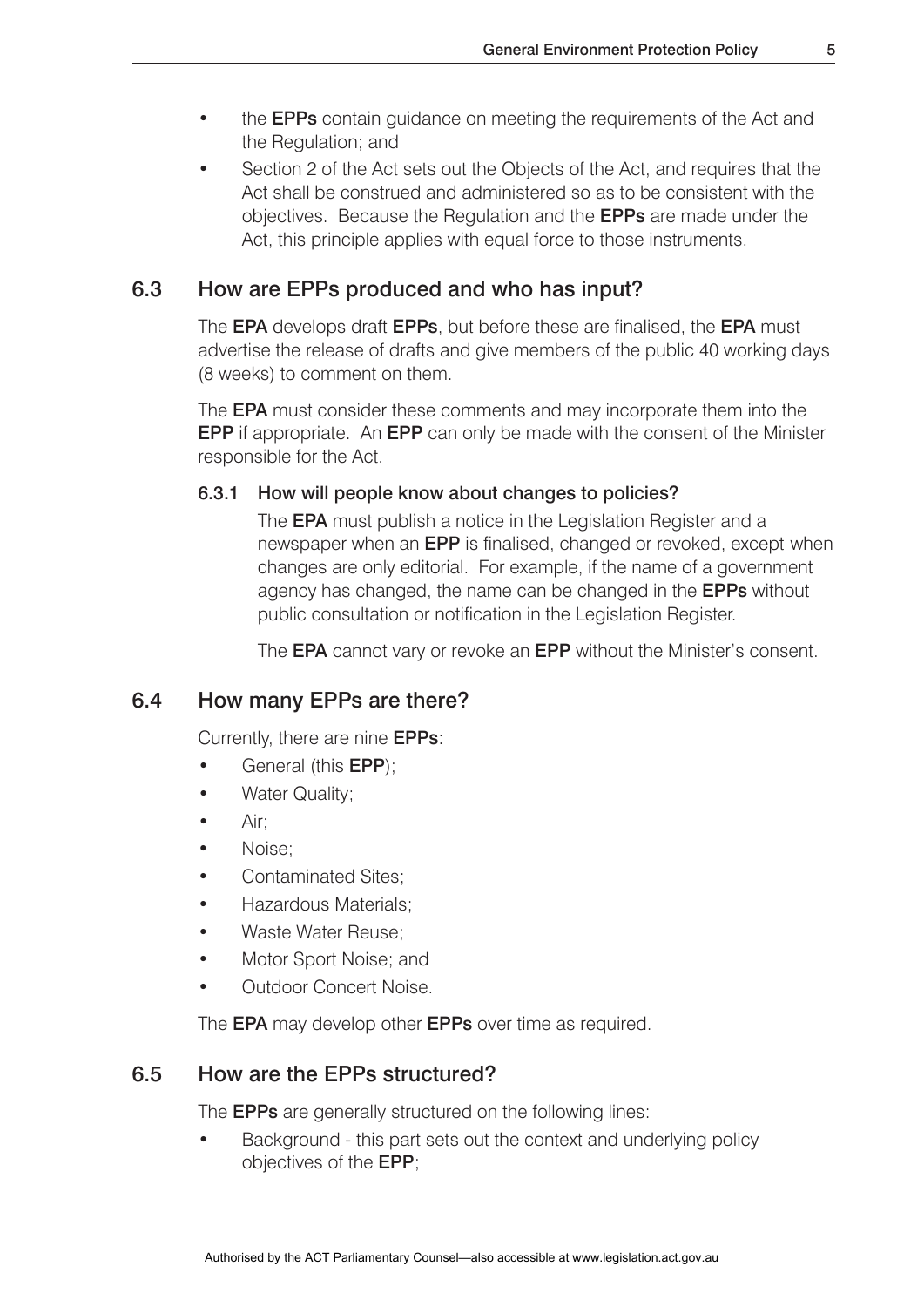- Policies and Guidelines this part explains how relevant provisions of the Act and Regulation work and contains the substantive policies and guidelines of the EPP;
- Appendix this part contains detailed or technical information separated from policies and guidelines for easy reference; and
- Glossary this part contains explanations of words and abbreviations, particularly those specific to the particular EPP. Terms used in more than one EPP are included in the Glossary for this General EPP.

### 6.6 To whom and where do the EPPs apply?

The **EPPs** apply to all persons and things for activities on all land within the ACT including land owned by the Commonwealth, to which the Act applies. This includes the ACT Government and its agencies and government-owned companies. At present the Act does not bind the Commonwealth Government, however, generally Commonwealth agencies have committed to comply with the Act.

# 6.7 How are EPPs kept up to date?

EPPs can be amended at any time, to keep them up to date. All amendments other than those of an editorial nature only must go through the public consultation process above.

# 7 ENVIRONMENTAL DUTIES

The Act creates environmental duties: a **general environmental duty** and the duty to notify the EPA of actual or threatened environmental harm (Sections 22 and 23 of the Act).

### 7.1 What is the general environmental duty?

The **general environmental duty** requires all people to take practicable and reasonable steps to prevent or minimise any **environmental harm** or environmental nuisance their actions may cause.

This section is intended to encourage everyone in the community to take personal responsibility for protecting the environment. Failing to comply with this provision is not, by itself, an offence under the Act. Nor does it give rise to a civil liability. However, if necessary, compliance with this duty can be enforced by an Environment Protection Officer issuing an **Environment Protection Order**. Failing to comply with such an order is an offence (s126).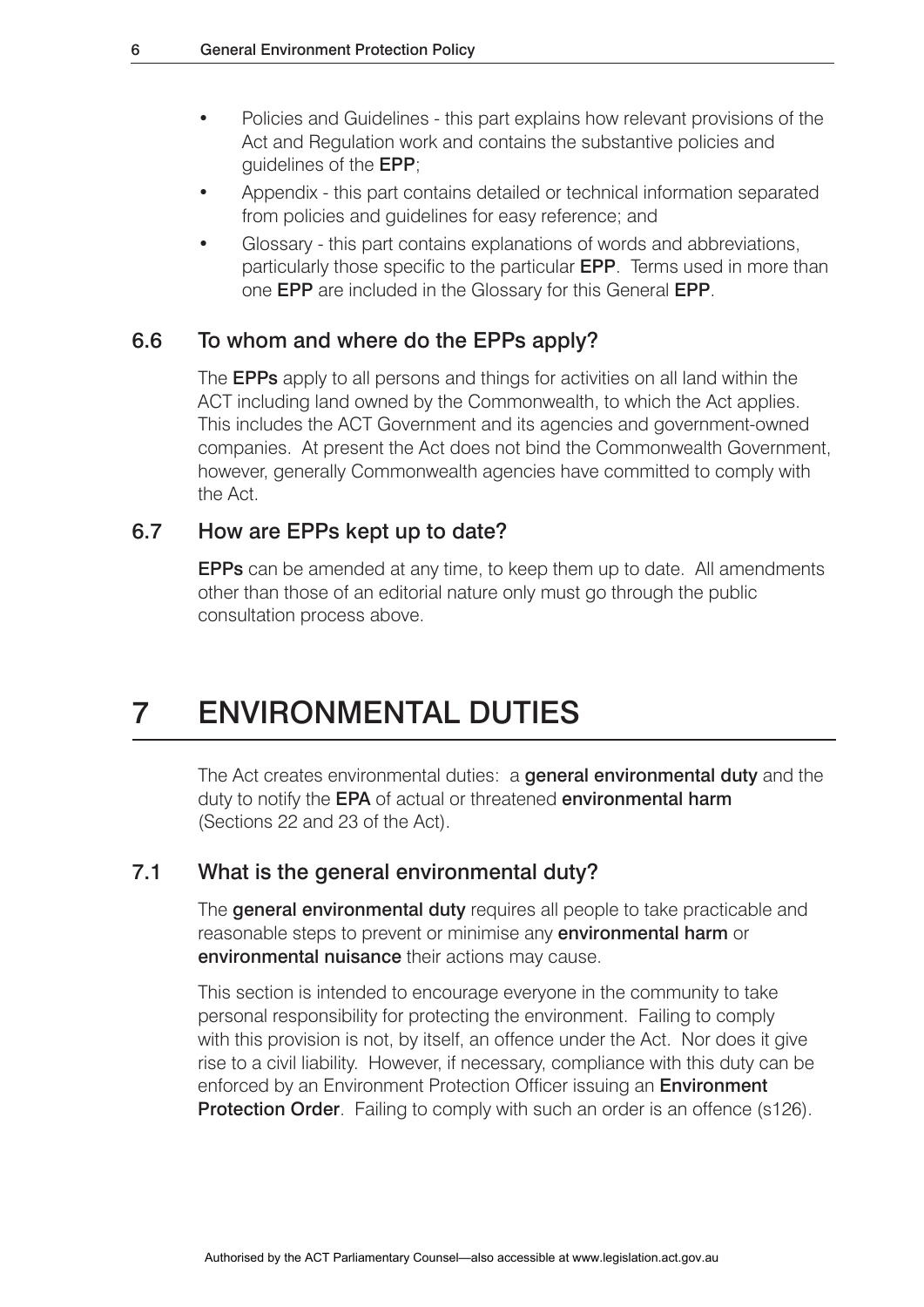#### 7.1.1 Can you give me an example?

 For example, spraying several fruit trees in your backyard on a windy day can result in spray being blown onto neighbouring properties. To do so would be a breach of the environmental duty because of the environmental harm this might cause. While this very localised action is unlikely of itself to constitute an offence, if an Environment Protection Officer, acting on a complaint, issued an order to cease spraying, it would be an offence (with a penalty for an individual of up to \$20,000) not to comply.

#### 7.1.2 What are the benefits of complying with the duty?

 Obviously, people complying with the general environmental duty are doing the right thing by the environment as well as meeting a legal obligation. But there is an extra benefit, particularly for a business conducting an activity with the potential to cause significant environmental harm. Under Section 143 of the Act, a number of the major offences under Part 15 of the Act are taken not to have been committed by a person who is complying with the **general**  environmental duty. In other words, if you are complying with the **general environmental duty** and otherwise acting lawfully, it is very unlikely that you are committing an offence involving **environmental** harm.

# 7.2 Duty to notify actual or threatened environmental harm

The second environmental duty arises where a person realises that their actions have caused or might cause serious or material **environmental harm** from pollution. Section 23 of the Act requires a person in this situation (an "activity manager") to report the matter to the **EPA** as soon as possible. This requirement would apply even if reporting an incident might involve admitting to something unlawful. To encourage compliance with this provision, Section 140 provides that this information is not admissible in evidence against the person in a prosecution under the Act.

# 8 THE CONCEPT OF ENVIRONMENTAL HARM

The concept of **environmental harm** is central to the Act, underpinning both environmental management measures such as improvement plans and the major offence provisions. The definitions of **environmental harm.** material environmental harm and serious environmental harm are set out in Section 3 of the Act. The definitions operate to create a form of "slidingscale" of harm, ranging from **environmental harm**, through material harm to serious environmental harm. A number of the environmental management instruments outlined below can only be invoked if the level of **environmental** harm involved is material or serious. A notable exception is environment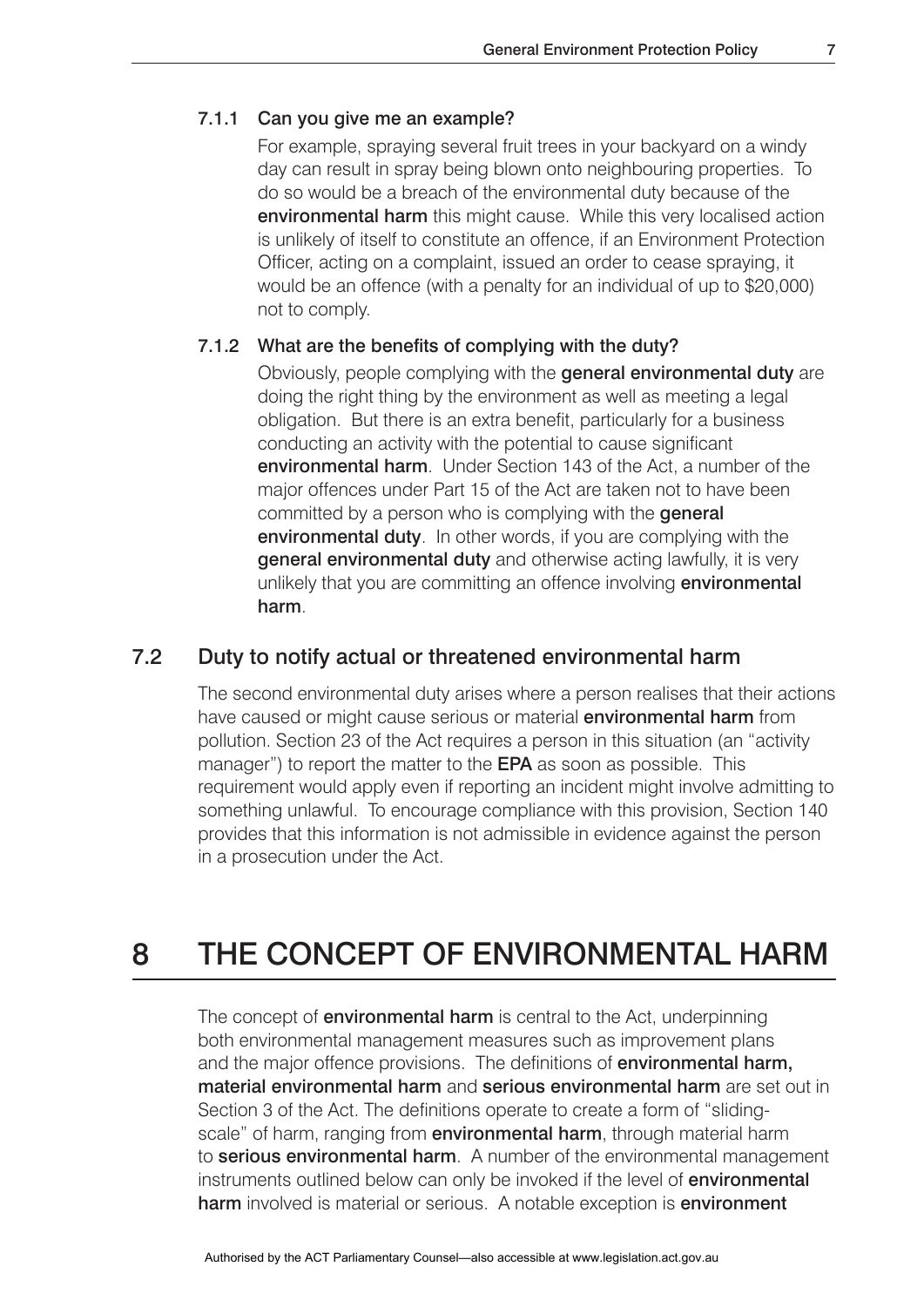protection orders, which can be made on the basis of any breach of the Act or breach of an authorisation (s125 and s126).

# 9 ENVIRONMENTAL MANAGEMENT INSTRUMENTS

The Act creates a number of environmental management instruments such as environmental improvement plans and environmental audits. In many cases these instruments will be prepared at the instigation of an activity manager, but the Act also allows the **EPA** to require the use of an instrument where necessary. These instruments are:

- environmental protection agreements (Part 7 of the Act);
- environmental authorisations (Part 8 of the Act);
- environmental improvement plans (Division 1 of Part 9 of the Act);
- environmental audits (Division 2 of Part 9 of the Act);
- an emergency plan (Division 3 of Part 9 of the Act);
- **financial assurances** (Division 4 of Part 9 of the Act); and
- environment protection orders (Division 2 of Part 13 of the Act).

### 9.1 Environmental protection agreements

#### 9.1.1 What are environmental protection agreements?

 Environmental protection agreements are formal, but non contractual, agreements between the EPA and businesses (see Sections 39 and 40 of the Act). They are intended to allow businesses to manage their environmental performance in partnership with the EPA.

#### 9.1.2 When are environmental protection agreements used?

 Section 38 of the Act provides that the EPA can enter into environmental protection agreements for Schedule 1 Class B activities in lieu of an **environmental authorisation** (Subsection 42(2) of the Act) and generally for giving effect to the objects of the Act.

The EPA encourages the maximum use of environmental protection **agreements** as a means of formalising partnerships for environment protection. Although they have a specific role for Class B activities, environmental protection agreements can apply to any activity where this would assist in protecting the environment.

 Further, although a business or activity manager will typically propose agreements, the EPA welcomes proposals from industry associations, government agencies or community groups to enter agreements that will advance the objects of the Act. For example, an agreement with an industry association might be based around a commitment to pursue higher environmental standards for the industry over time and to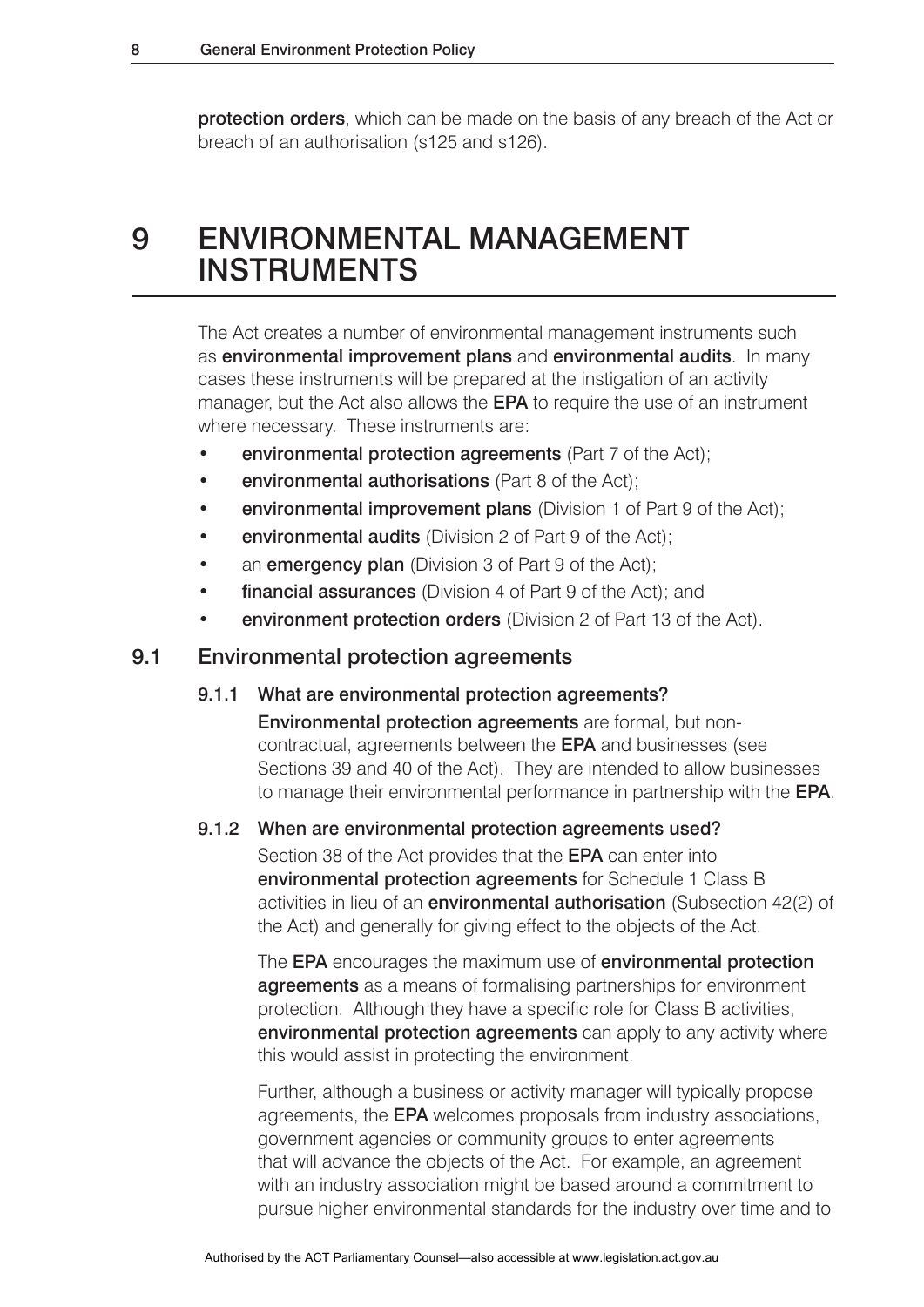work with the EPA to develop an environmental code of practice for the industry.

#### 9.1.3 What does an environmental protection agreement say?

 An outline of a typical agreement is at Appendix 12.1 to this EPP. This outline shows the general framework of an agreement with the EPA. Bear in mind however that the agreements are intended to be very flexible instruments, subject only to the minimal requirements of Part 7 of the Act.

 It should be noted that an environmental protection agreement can be revoked, refer to Appendix 12.1.

# 9.2 Environmental authorisations

### 9.2.1 What is an environmental authorisation?

 Environmental authorisations are a form of licence to conduct an activity which has a significant potential to cause **environmental harm**. An authorisation sets out the conditions under which the activity may be conducted.

#### 9.2.2 Grant of authorisation - exemption from public consultation

 Under Section 48 of the Act, applications for environmental **authorisations** must be notified in a newspaper and the public given the opportunity to make submissions. However, that section allows the Minister to make a determination listing activities which will be exempt from the requirement for public notification before a decision is made on whether to grant the application and what conditions to impose. (Note however that these exempt applications are still subject to appeal). A determination under Section 48 by the Minister for Environment, Water and Climate Change is at Appendix 12.2.

#### 9.2.3 Kinds of authorisations

 Section 46 of the Act provides for three kinds of authorisation: standard, accredited and special.

#### *9.2.3.1 What is a standard authorisation?*

Standard authorisations are the main category of authorisation. Under Section 52 of the Act they can be issued for an unlimited period or for a specified period of up to 3 years. They are subject to annual review under Section 57. Both the decision to grant the authorisation and decisions flowing from the annual review are notified publicly and are appealable.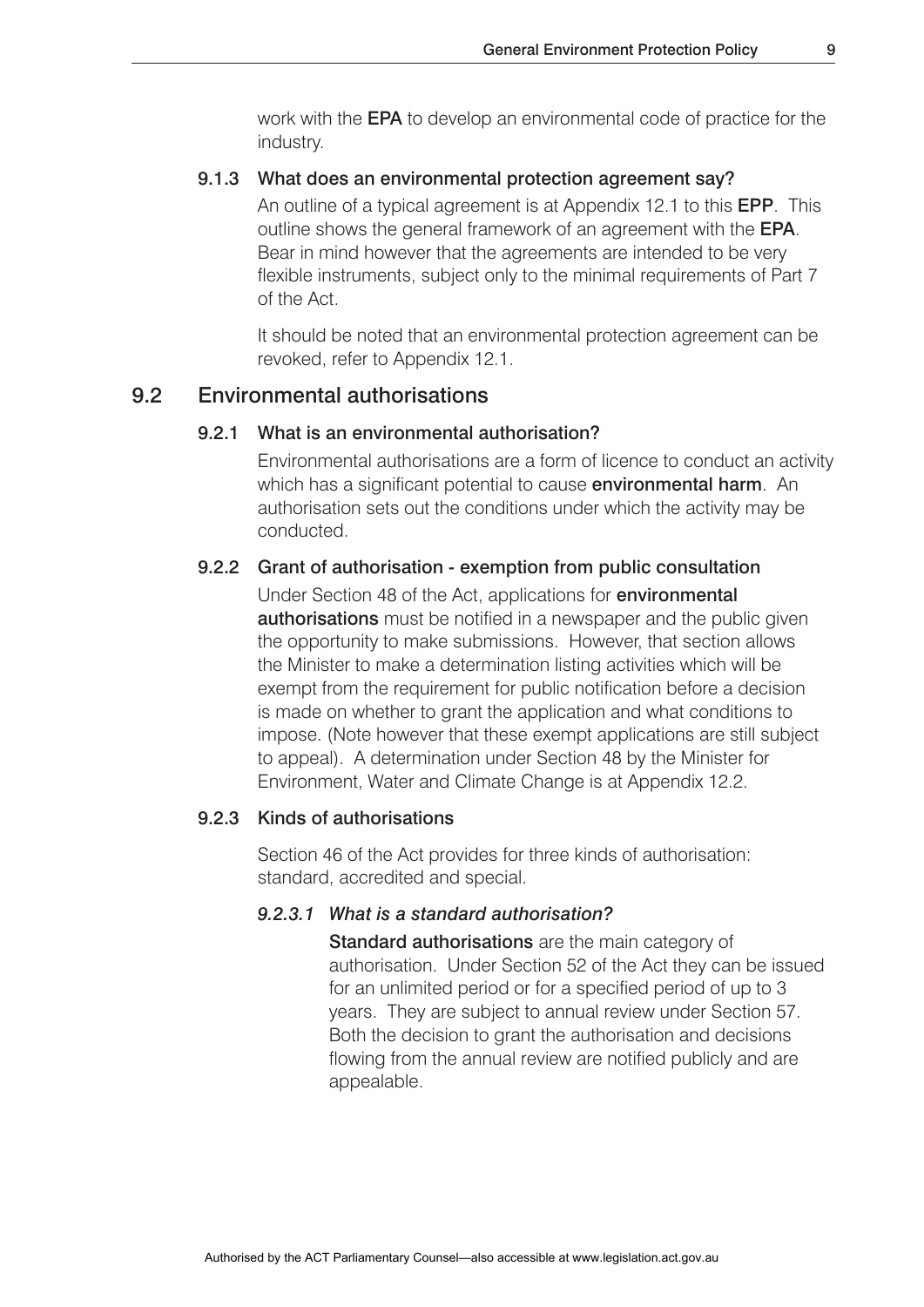### *9.2.3.2 What is an accredited authorisation?*

An **accredited authorisation** can be given to a person who is applying an "environmental improvement initiative" to an activity (see Section 46 of the Act.) "Environmental improvement initiative" is defined in Section 3 of the Act to mean taking any of the following action:

- entering an **environmental protection agreement** that includes a requirement to comply with an accredited code of practice (see Section 31 of the Act)
- applying an environmental improvement plan accredited under Section 72 of the Act
- complying with a prescribed standard of the International Organization for Standardization in conducting the activity; or
- any other prescribed initiative endorsed by the EPA.

The primary benefits of an **accredited authorisation** are lower fees (see Subsection 53(3)) and three-yearly review in lieu of annual review (Section 58 of the Act).

#### *9.2.3.3 What is a special authorisation?*

 Under Section 46 of the Act, a special authorisation is an authorisation issued for up to 3 years (s52(1)) for research and development, including trialing special equipment. Policies about special authorisations are set out below.

#### 9.2.4 When is an environmental authorisation required?

 Sections 42 & 43 of the Act provide that environmental authorisations are required if:

- the activity is listed as a Class A activity in Schedule 1 to the Act;
- the activity is listed as a Class B activity in Schedule 1 to the Act and an environmental protection agreement is not in place; or
- the **EPA** requires an **environmental authorisation** on the grounds that in conducting an activity (i.e. any activity) the activity manager has, is or is likely to, contravene a provision of the Act, and as a result, serious or material **environmental harm** has, is or is likely to occur.

The **EPA** will not lightly use the last of these powers to require an authorisation on a one-off basis and will generally seek to cooperate with a person who may be in breach of the Act to prevent the problem recurring. The EPA will however be prepared to invoke the power if satisfied that the conditions for its use are met and that it is, in the circumstances, the decision that will best advance the objects of the Act. An example might be an activity that, while not covered by Schedule 1 of the Act, is being managed so poorly with such frequent breaches of the Act that the activity manager should be required to operate under an authorisation that sets strict conditions.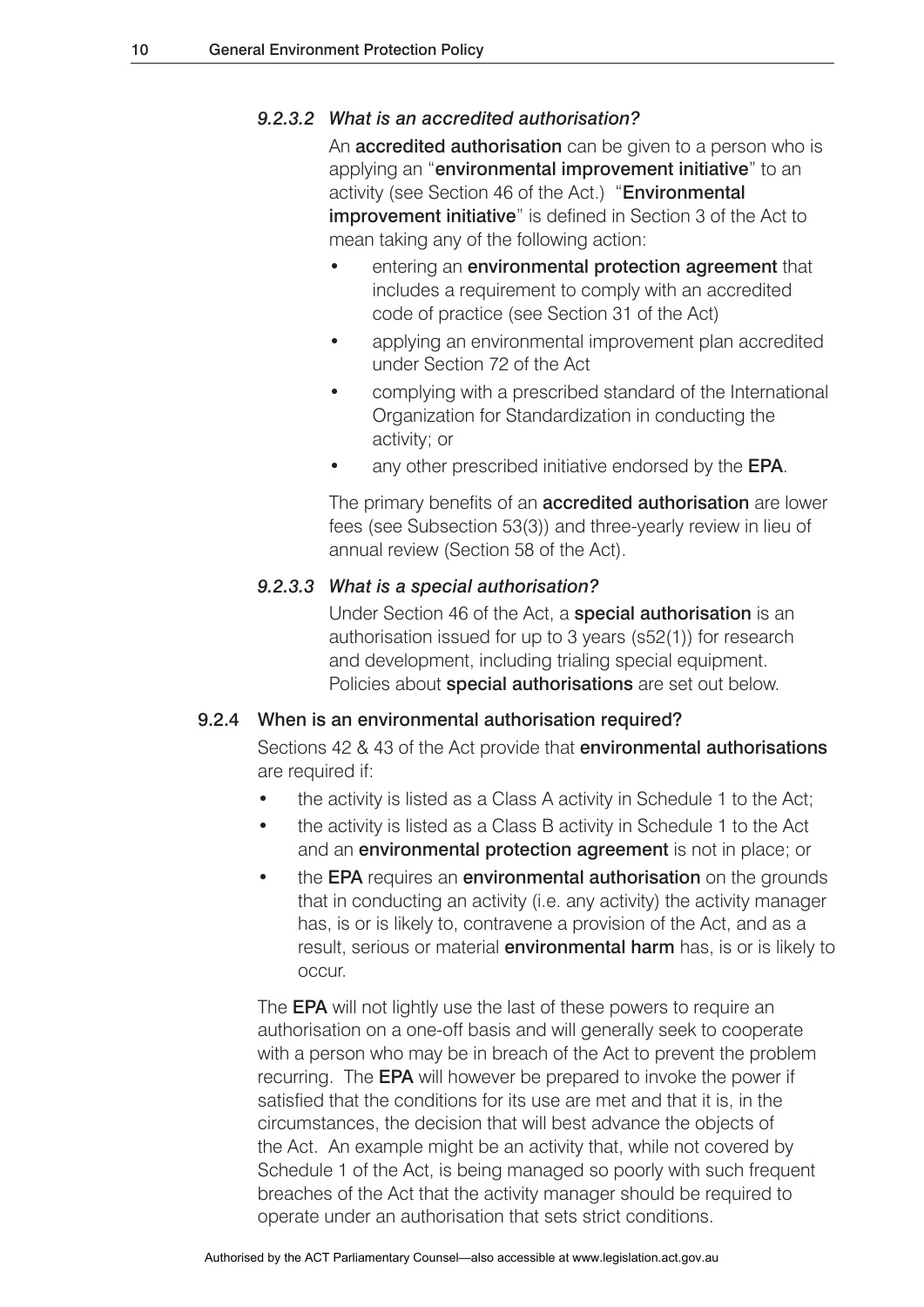#### 9.2.5 When will the EPA grant authorisations for an unlimited period?

 Generally the EPA will grant authorisations for an unlimited period, because the requirement for annual review under Section 57 (three yearly for **accredited authorisations**) ensures regular review of performance and the relevance of current conditions of authorisation. Examples of situations where the EPA may set an authorisation period of 3 years or less are:

- where the activity has a limited life-span; and
- where the Regulation or other laws and policies applying to an activity are under review and there can be no assumption of the activity being authorised to continue, such as an activity involving superseded and polluting technology.

#### 9.2.6 What conditions will apply to an environmental authorisation?

#### *9.2.6.1 General approach to conditions*

Section 49 of the Act provides that the **EPA** can grant an environmental authorisation subject to specified conditions. The general approach of the **EPA** will be:

- to include only those conditions that are necessary to achieve the objects of the Act
- to tailor the conditions to the specific circumstances.

 There may be some conditions that are relevant to whole classes of activity. The more important of these are explained in subject-specific EPPs such as the Water Quality EPP.

 Some conditions will relate to the nature of the particular activity conducted, such as the amount of a substance that can be discharged into the air. Other conditions will relate to the way in which the activity is or has been conducted, such as a requirement to conduct an **environmental audit**. prepare an environmental improvement plan or an **emergency** plan. The condition may even relate to the person conducting the activity, such as requiring a **financial assurance** from a person with a poor environmental record.

 The EPA wishes to work in partnership with business and the community and encourages activity managers to be proactive in proposing **environmental protection** agreements, voluntary environmental audits and the like. Except where an activity manager has a poor environmental record, it would be rare for the EPA to set conditions of authorisation at the outset that include compulsory audits, improvement plans or the like. It will however be common for conditions to include a requirement for monitoring by the activity manager - see below.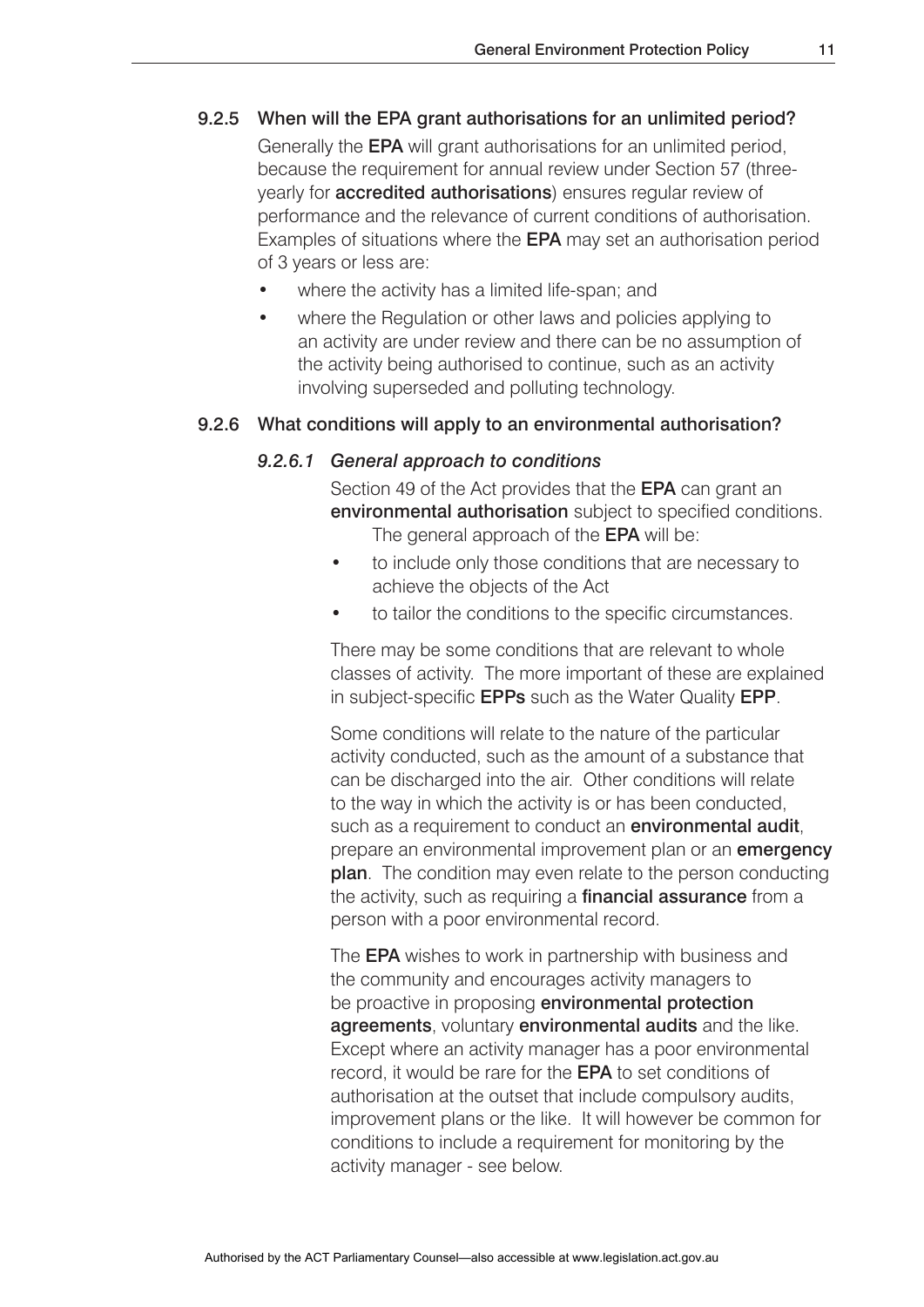#### *9.2.6.2 Conditions relating to monitoring*

 In many cases regular scientific monitoring is the only way to measure the extent of **environmental harm** resulting from an activity and the effectiveness of measures aimed at minimising **environmental harm**. Authorisations will therefore often include a condition that the activity manager conduct or commission monitoring and supply results to the EPA. This data is publicly available from the **EPA**, as required by Section 19 of the Act. The **EPA** will usually undertake monitoring directly only in circumstances of last resort, such as to obtain evidence for a prosecution or in an emergency.

#### 9.2.7 When will the EPA grant an accredited authorisation?

While the Act sets preconditions to the grant of an **accredited authorisation**, the decision to confer this beneficial status is a discretionary one for the **EPA**. One precondition apparent from Section 46 of the Act is that an environmental improvement initiative (Section 3) must already have been implemented or being implemented; a proposal to take a relevant initiative is not sufficient.

 The Act confers significant benefits on holders of accredited authorisations. The holders of accredited authorisations are also likely to obtain considerable marketing advantage from this status. At the same time, **accredited authorisations** are intended to ac as an incentive to environmental best practice. Bearing these factors in mind, the EPA intends to adopt a cautious approach to agreeing to applications for accredited authorisations. The EPA will look for demonstrated action of a type that clearly meets the requirements of the Act and significantly advances its objects, as relevant to the activity concerned. The EPA will however be conscious of the need to give encouragement to those who strive for environmental best practice and will not administer this provision so as to make **accredited** authorisations almost unobtainable. Over time, the EPA regards accredited authorisations as within the reach of all activity managers who seriously pursue the requirements and objects of the Act.

#### 9.2.8 When will the EPA issue a special authorisation?

 Until policy can be developed in the light of experience, the EPA regards it as undesirable to develop detailed policies on **special** authorisations. Two broad points can be made at this stage:

- special authorisations are intended to cater for those who wish to pursue new technologies or techniques in the quest for better environmental outcomes; and
- the **EPA** would welcome discussions with any activity manager pursuing such a course and would be prepared to contemplate conditions of authorisation that make allowance for the nature of the research and development proposed in the interests of beneficial medium and long-term outcomes.

Authorised by the ACT Parliamentary Counsel—also accessible at www.legislation.act.gov.au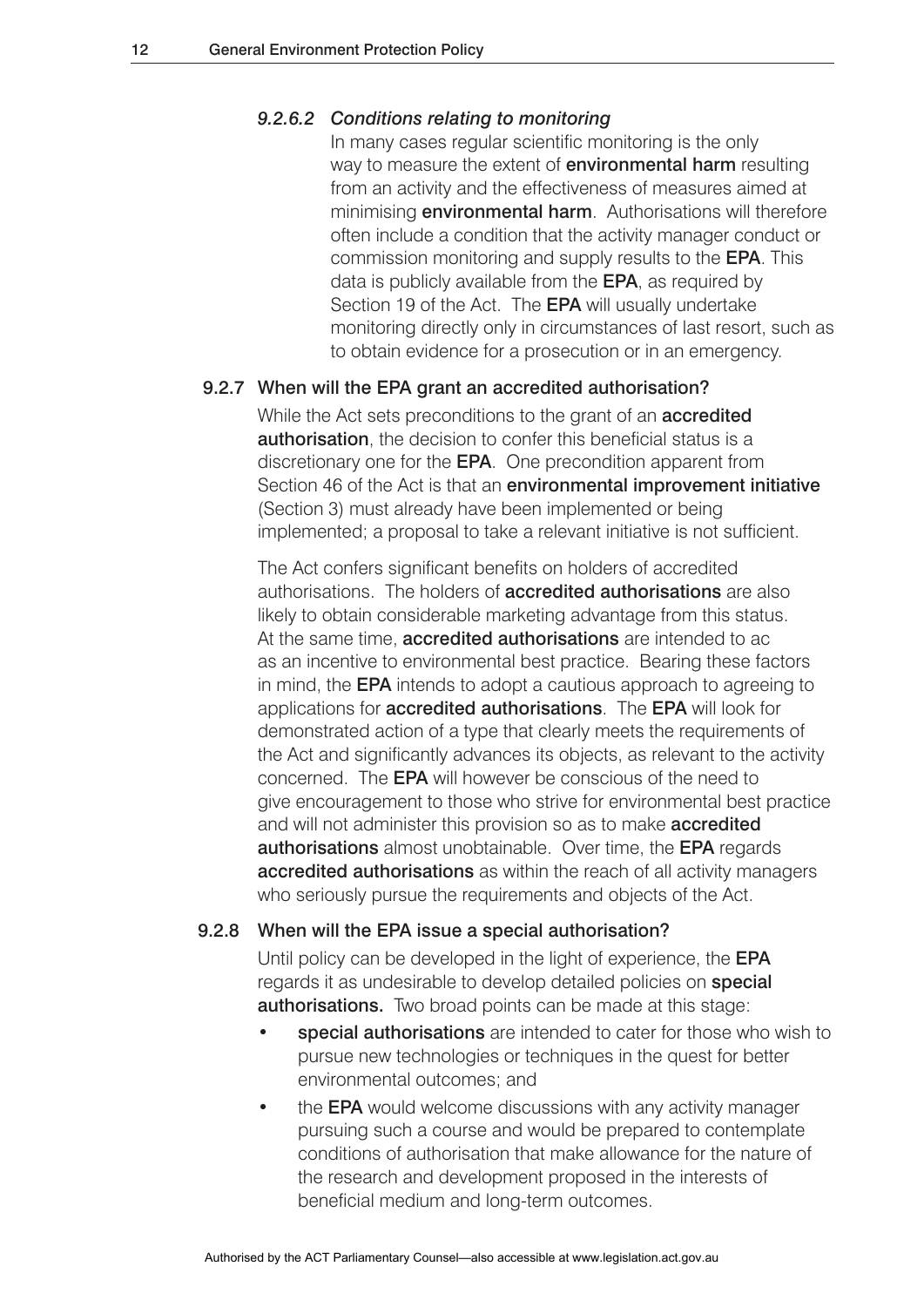#### 9.2.9 When will the EPA vary, suspend or cancel an authorisation?

 Given that authorisations are subject to annual review (three-yearly for accredited authorisations), and given also the need to keep pace with developments in environmental technology and standards, the **EPA**  expects that variation of conditions after review of an authorisation will be a relatively frequent occurrence. If the **EPA** proposes to vary an authorisation, Sections 60-62 of the Act contain a procedure and grounds that ensure that activity managers are treated fairly and protected from capricious action. Decisions to vary are appealable.

 A decision to suspend or cancel an authorisation is much more likely to be a rare occurrence and will usually be regarded by the **EPA** as being close to a last resort, especially given the likely impact on the income of the activity manager. Again, Sections 63-65 of the Act contain a procedure and grounds that ensure that activity managers are treated fairly and protected from capricious action. Decisions to suspend or cancel are appealable.

# 9.3 Environmental improvement plan

#### 9.3.1 What is an environmental improvement plan?

 An environmental improvement plan is a formal plan under Part 9.1 of the Act to improve the environmental performance of an activity and achieve best environmental practice over time. Voluntary plans can be accredited by the EPA, who can also require a person to submit a plan.

#### 9.3.2 Content of an environmental improvement plan

 Under Section 68 of the Act an environmental improvement plan must say how the activity will be conducted differently to minimise or reduce environmental impacts and ensure compliance with the Act. It must include a timetable for implementation and may also provide for monitoring.

#### 9.3.3 How is a voluntary environmental improvement plan accredited?

 Any person may submit a draft environmental improvement plan to the EPA for accreditation. To be approved, the plan obviously has to meet the requirements of Section 68, above. Under Sub-Section 72(3), the EPA can accredit the plan if satisfied that implementing the plan over the specified time will reduce **environmental harm** to the maximum extent reasonably possible.

 This section sets a high standard. In assessing what is reasonably possible, the EPA will have regard to cost-effectiveness, and in particular whether the plan entails the use of the best available technology not entailing excessive cost.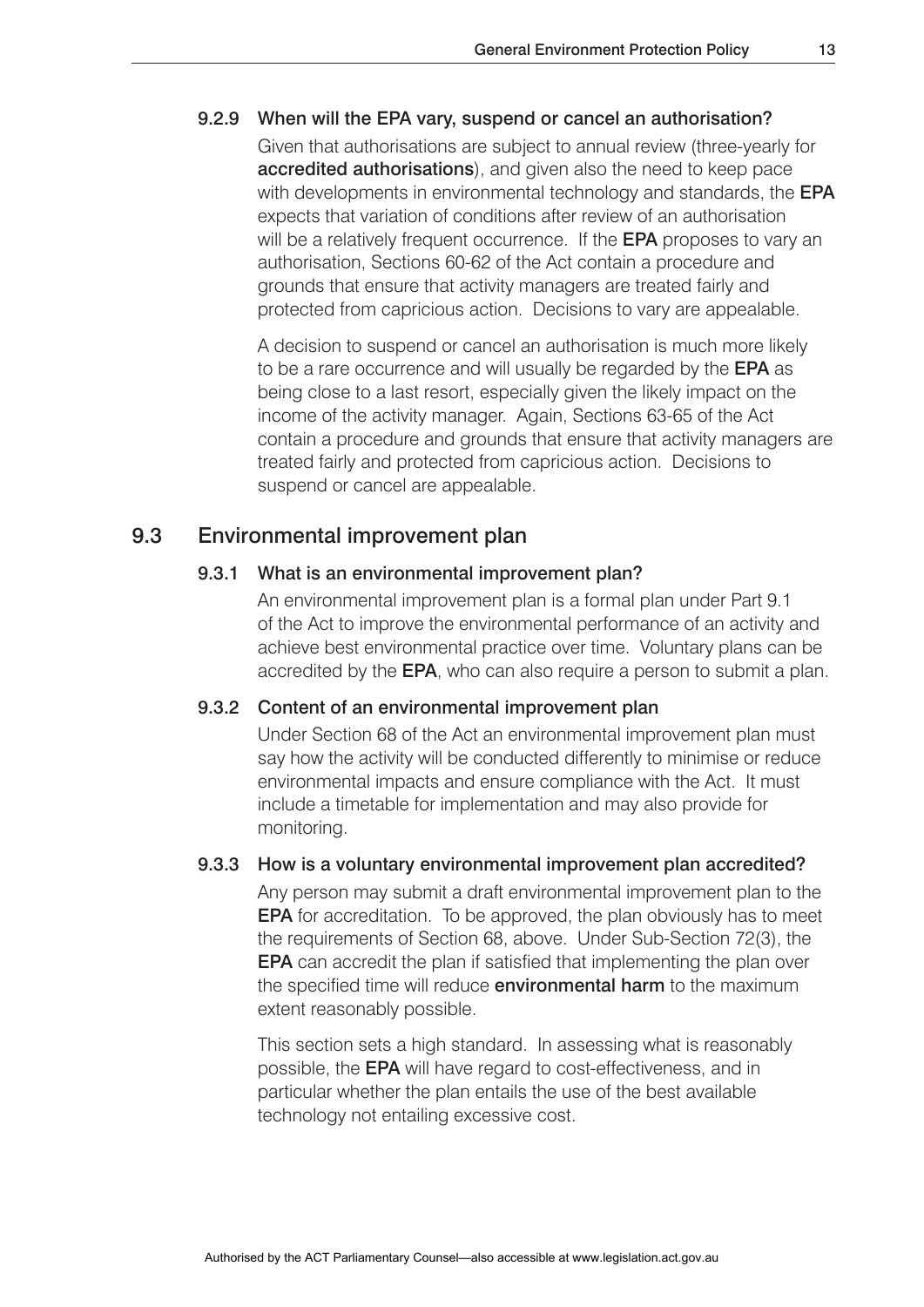#### 9.3.4 When can the EPA require an environmental improvement plan?

Section 69 of the Act provides that the **EPA** can require a person conducting an activity to submit an environmental improvement plan on having reasonable grounds for believing:

- the person has contravened, or is likely to contravene, an environmental authorisation, an environment protection order or a provision of the Act so as to cause serious or material environmental harm; and
- that changes in the way the activity is run would reduce this likelihood of harm.

# 9.3.5 How is a compulsory environmental improvement plan approved?

When issuing a notice requiring a plan, the **EPA** can specify matters to be addressed. Section 71 of the Act is not explicit as to the basis on which the EPA should approve a draft plan. Applying the general directive of Section 2of the Act to administer it according to its objects, the EPA takes the view that approval cannot be given unless the EPA is satisfied that the plan addresses any matters specified in the notice, meets the content requirements above of Section 68 and is consistent with the objects of the Act.

### 9.4 Environmental audits

#### 9.4.1 What is an environmental audit?

 Environmental audits are defined in Section 74 of the Act as an assessment of an activity to:

- identify source, cause or extent of **environmental harm** or breaches of the Act resulting from the activity;
- determine the need for any change in management practices to reduce environmental impact; and
- identify the extent and nature of any contravention or likely contravention.

#### 9.4.2 Voluntary environmental audits

 To encourage activity managers to take a proactive approach to improving environmental performance, and to encourage voluntary disclosure of breaches of the Act **environmental audits** may be undertaken on a voluntary basis.

 Under Section 78 of the Act, a person proposing to commission a voluntary audit may apply to the EPA for legal protection for the findings of the audit. If granted, the findings of the protected audit are not admissible in evidence to support the prosecution of the activity manager for breach of the Act.

The **EPA** may grant protection to the findings of the voluntary audit under Section 78 of the Act or may grant protection subject to certain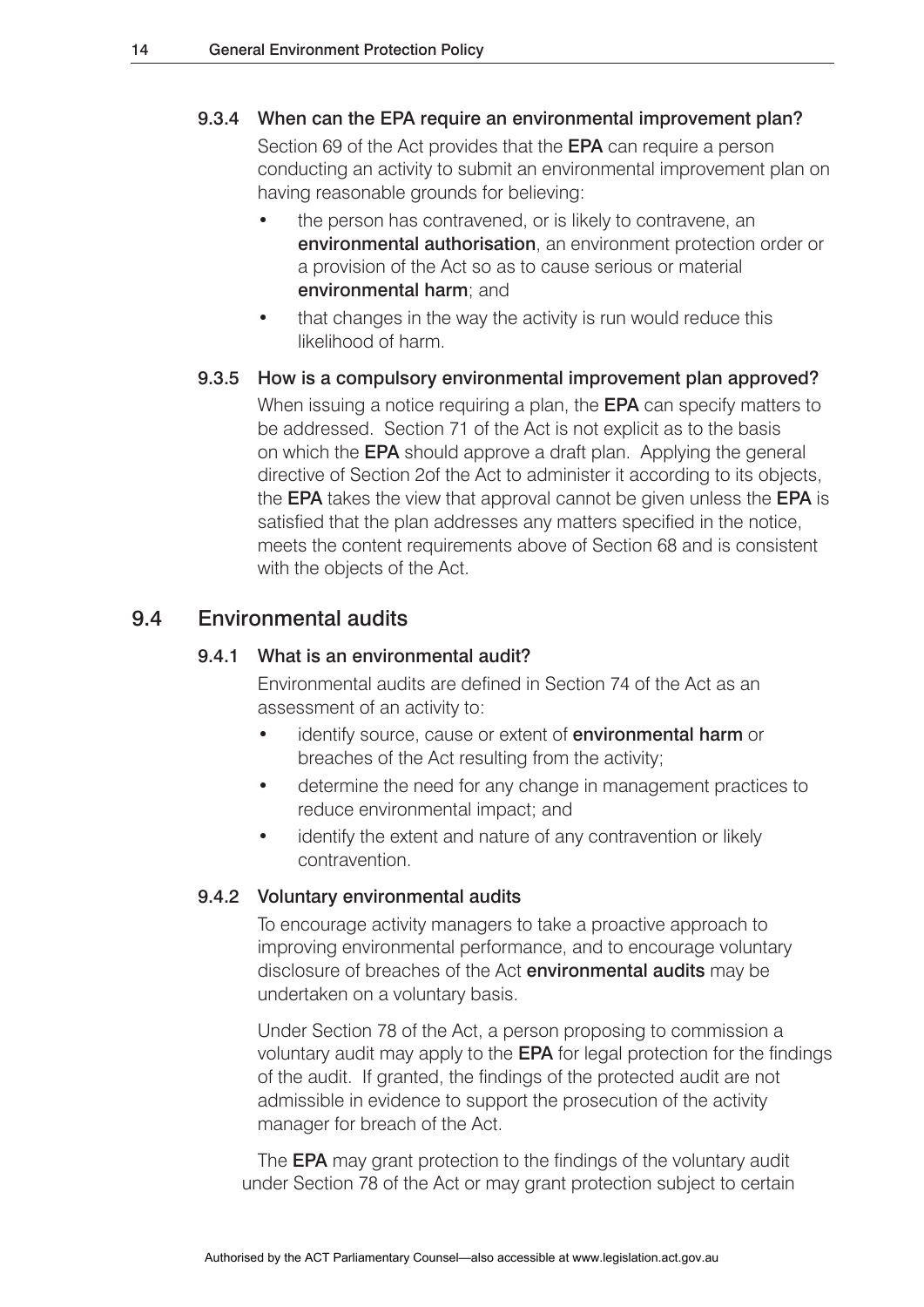conditions, including:

- that the audit report must address, and may only address, certain matters; and
- that the report be prepared in a specified manner.

 The EPA wishes to encourage activity managers to use this provision and takes the view that full disclosure and cooperation in addressing deficiencies is much more likely to advance the objects of the Act, than prosecution or other penalising approach. The EPA notes however that on occasion a grant of protection will not advance the objects of the Act and that in such cases enforcement proceedings will be pursued.

#### 9.4.3 When can the EPA require an environmental audit?

 To cover situations where activity managers do not take advantage of the protection given to voluntary audits, or where it is not appropriate to give that protection, Section 76 of the Act provides that the **EPA**  can require people conducting or proposing to conduct an activity to submit an **environmental audit** if:

- the person has contravened, is contravening or is likely to contravene an environmental authorisation, an environment **protection order**; or a provision of the Act; or has breached, is breaching or is likely to breach an **environmental protection** agreement; and
- serious or material **environmental harm** has or may result.

The **EPA** can specify particular matters to be addressed in the environmental audit.

In addition, under Section 51, the **EPA** can require an **environmental** audit as a condition of an environmental authorisation. The Act does not set any explicit preconditions to the exercise of this latter power, but given the likely cost of an audit the EPA will generally only require an audit as a licence condition if satisfied that it is likely to identify ways of achieving significant reductions in **environmental** harm (or risk of harm) without excessive cost.

#### 9.4.4 Who can conduct an environmental audit?

An **environmental audit** may only be conducted by a qualified **auditor** who is approved by the **EPA** under Section 75 of the Act. A list of auditors approved by the EPA is held at the EPA's main office at the Department of Territory and Municipal Services, Macarthur House, 12 Wattle St Lyneham ACT, phone Canberra Connect on 132281.

#### 9.4.5 What are the requirements for an environmental auditor

 Under Section 75 of the Act, the EPA must not approve a person to conduct a proposed environmental audit unless satisfied that the person:

- has appropriate qualifications and experience; and
- is on a list of persons who meet prescribed criteria.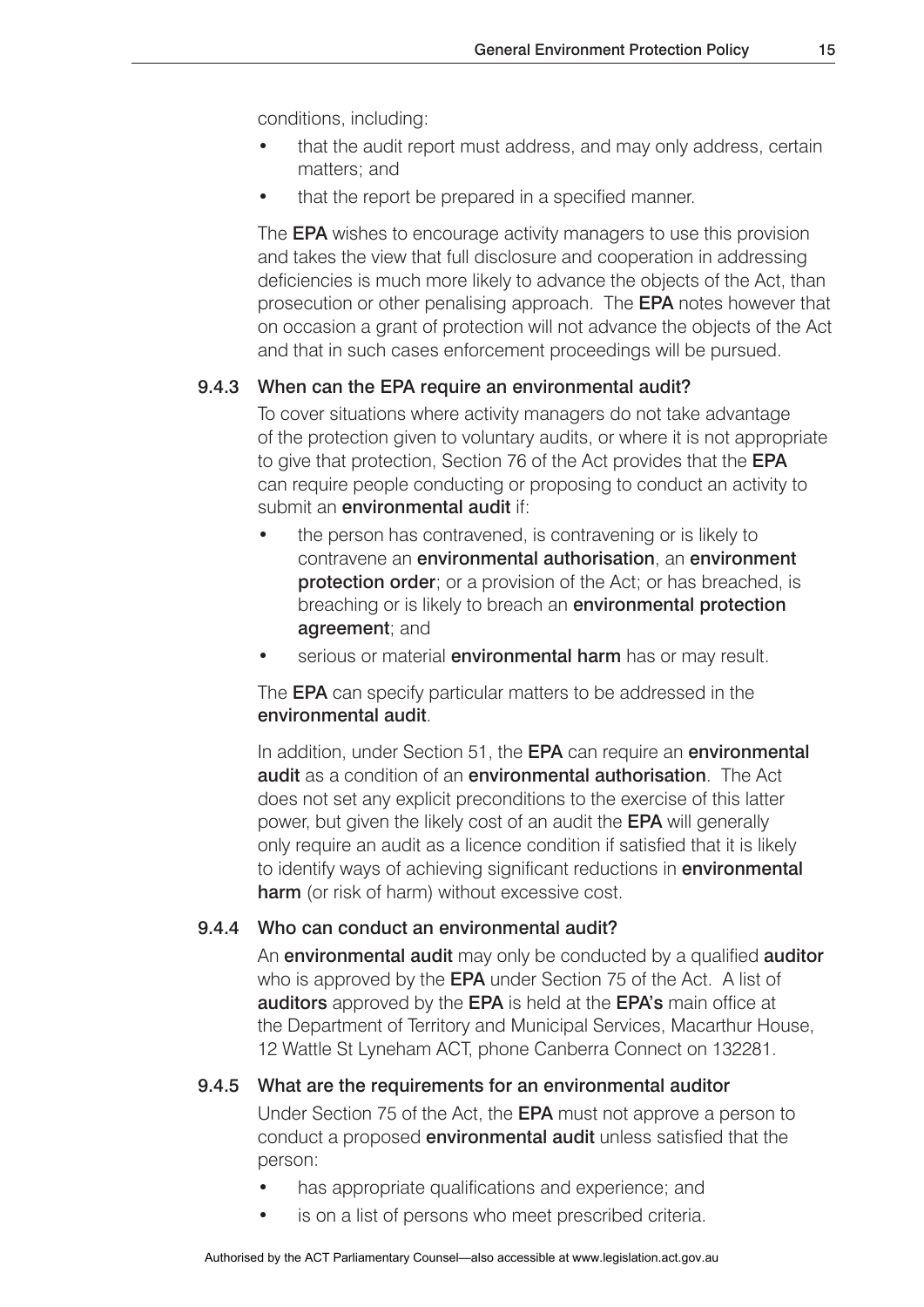As yet there are no criteria prescribed under the Regulation. However, Section 75 provides that persons registered under corresponding laws in other States as environmental auditors are taken to be on the list of persons who meet the criteria.

 For both a voluntary and compulsory environmental audit, the EPA would expect the environmental auditor engaged to be approved by the authority.

In considering whether an eligible environmental **auditor** has appropriate qualifications and experience to conduct the proposed audit, the EPA will have regard to the person's:

- knowledge of and experience in relation to the relevant industry or activity; and
- understanding of an experience in dealing with the relevant regulatory requirements and technical or other relevant standards.

### 9.5 Emergency plans

#### 9.5.1 What is an emergency plan and what does it contain?

 Emergency plans are defined in Section 80 as plans for dealing with the foreseeable but unplanned entry into the environment of unauthorised pollutants, where they may cause serious or material harm.

Section 81 of the Act deals with the content of an emergency plan: an **emergency plan** specifies what an activity-manager will do in the event of specified environmental emergencies. The plan may also specify a course of action for possible future emergencies and may specify a timetable for the implementation of any preparation requirements.

#### 9.5.2 When are emergency plans required?

Under Section 82, **emergency plans** can also be required if the **EPA**  has reasonable grounds for believing that environmental emergencies could occur during the conduct of the activity.

 Under Section 81 of the Act the EPA may specify certain matters to be addressed by the plan, how the plan is to be prepared and by whom including:

- specifying the environmental emergencies to be addressed;
- specifying certain preparation requirements to be included; or
- requiring that the draft plan be prepared on the person's behalf by a person who holds specialist qualifications.

The **EPA** can also require the preparation of an **emergency plan** as a condition of an environmental authorisation (see Section 51 of the Act). Typically the **EPA** would set such a condition on similar grounds to those required for a separate decision under Section 82 to require an emergency plan.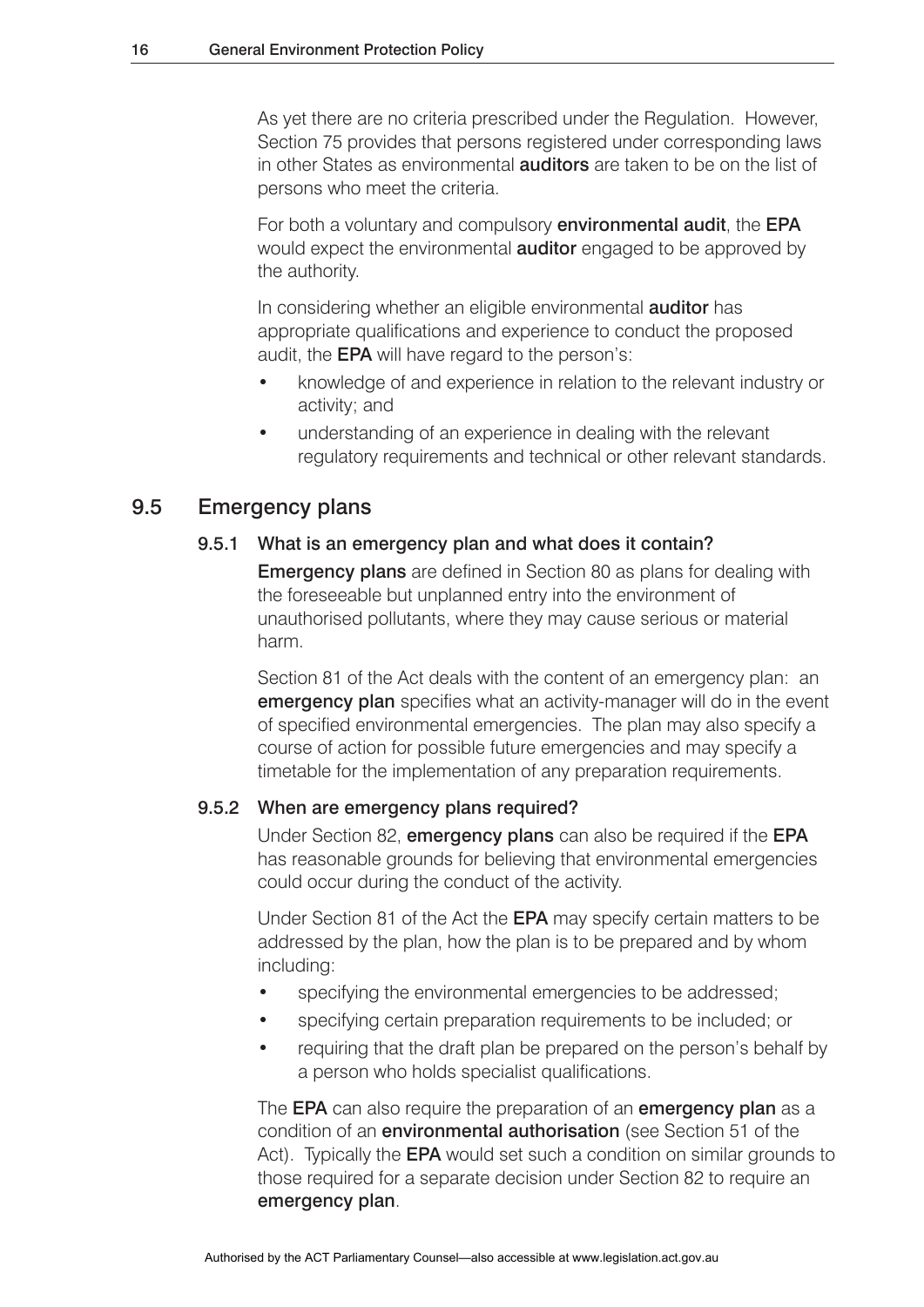### 9.6 Financial assurances

#### 9.6.1 What is a financial assurance?

 A financial assurance is a type of bond or security and acts as a financial quarantee that certain **environmental harm** will not result from anything done by the activity manager. An assurance can take several forms, including a bank guarantee, bond, or insurance policy (see Section 85 of the Act). Financial assurances are held by the EPA and are only claimed in circumstances where the EPA has incurred certain costs in remedying serious or material environmental harm caused by the activities concerned (see Section 88).

### 9.6.2 When can the EPA require a financial assurance?

 Under Section 85 of the Act, the EPA can require a financial assurance as a condition of an **environmental authorisation** if, after considering:

- the likelihood of the activity causing serious or material environmental harm
- the likelihood of action being needed to remedy such harm; and
- the activity manager's environmental record.

#### 9.6.3 What is the EPA's approach to financial assurances?

The **EPA** takes the view that **financial assurances** will be required in relatively unusual situations, involving a fine balancing of risks, benefits, rights and interests. One example would be where the activity manager had a poor environmental record, but not so poor as to justify rejecting the application for authorisation. Another example would be where a proposed activity offered significant public benefits, but also entailed atypically high risks of serious or material harm. Note that the Act provides the usual procedural protections such as a requirement for "show cause" notice, together with appeal rights.

### 9.7 Environment protection orders

#### 9.7.1 What are environment protection orders and what do they do?

 Environment protection orders are instruments issued by the EPA under Section 125 of the Act where the EPA is satisfied that the person has breached the Act or an authorisation condition. The order requires the person to do, or not do, specified things to remedy the breach of the Act or authorisation.

 In this context, contravening the Act includes failing to comply with the general environmental duty.

**Environment protection orders** can impose a variety of requirements on people, as long as they are reasonably necessary for the purposes for which the order is served. For example, orders can require people to:

stop or not commence certain action;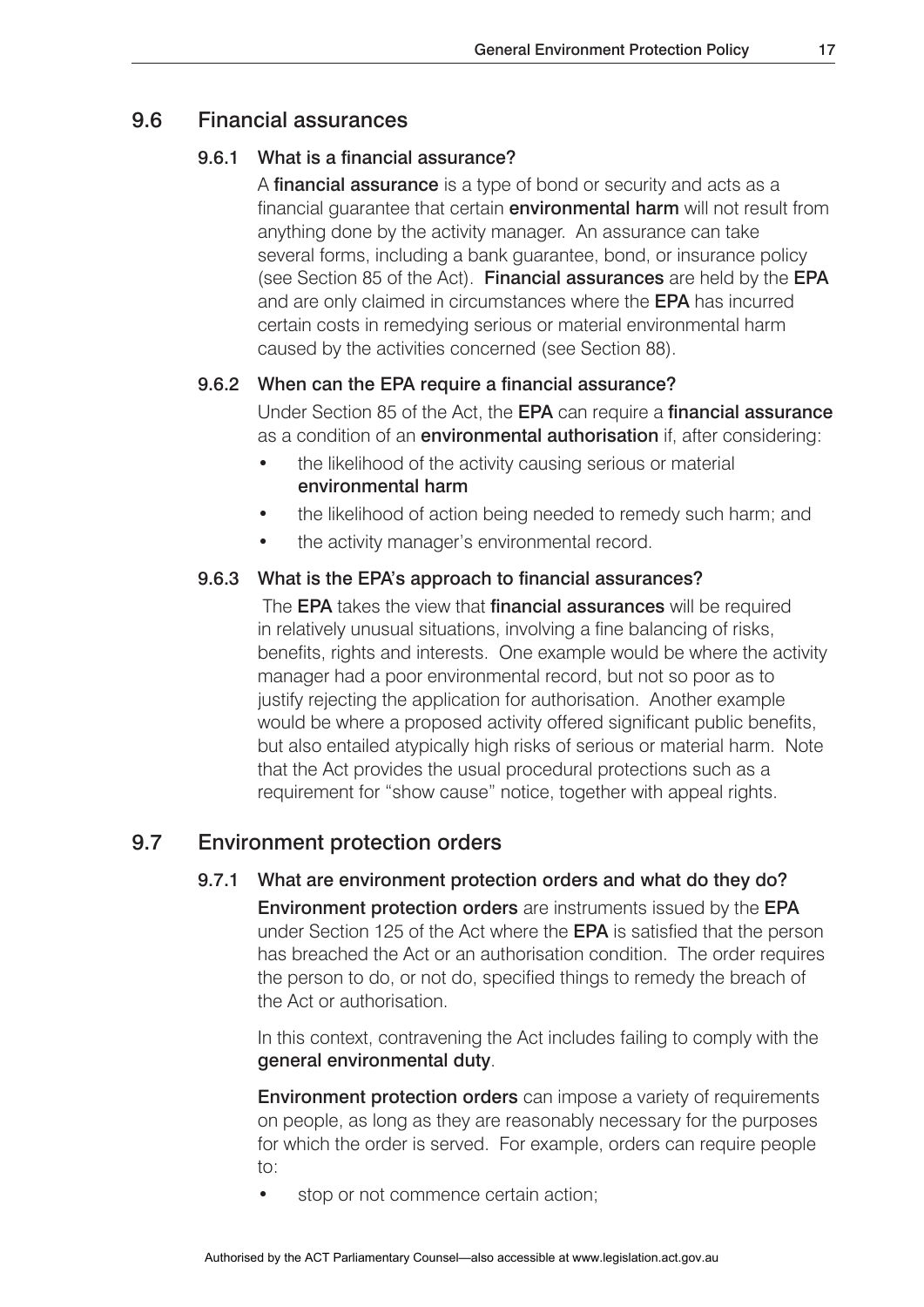- provide information; or
- undertake environmental restoration of a public place.
- 9.7.2 When will the EPA issue an environment protection order? Environment protection orders are flexible instruments suitable for use in a variety of circumstances, from minor domestic breaches of the general environmental duty such as tipping paint-wash down the drain to major breaches of an authorisation by industry. In this latter context penalties of up to \$100,000 are possible.

The **EPA** anticipates using **environment protection orders** as a second or third resort - if approaches based on cooperation, education, and in appropriate cases, formal warning, have failed.

# 10 ENFORCEMENT

### 10.1 When will a prosecution be commenced?

Prosecutions in the ACT are the responsibility of the DPP under the *Director of Public Prosecutions Act 1990*, and offences under the *Environment Protection Act 1997* are no exception to this.

Although a decision on whether to prosecute is always one for the DPP, in routine matters under the *Environment Protection Act 1997* the decision on whether to refer a matter to the DPP for consideration is one for the **EPA**.

The EPA has developed an Investigations Procedures Manual to assist Environment Protection Officers perform their duties, including procedures to be followed by investigative staff. This manual should be referred to by Environment Protection Officers when investigating an incident, particularly in regards to collecting evidence for prosecution.

Refer to Section 4 of this EPP for the EPA's general approach to enforcement.

### 10.2 Infringement notices

Infringement notices are imposed under the Magistrates Court (Environment Protection Infringement Notices) Regulation 2005. The offences against the Act and the Regulation for which **infringement notices** can be issued are found at Schedule 1 of the Magistrate Court (Environment Protection Infringement Notices) Regulation 2005.

Infringement notices do not fit easily into the traditional divisions of the law. An **infringement notice** is issued because an offence has apparently been committed, but payment of the fine does not lead to a criminal conviction being recorded. On the other hand, if a person elects to have the matter heard, criminal proceedings are commenced in respect of the relevant minor environmental offence.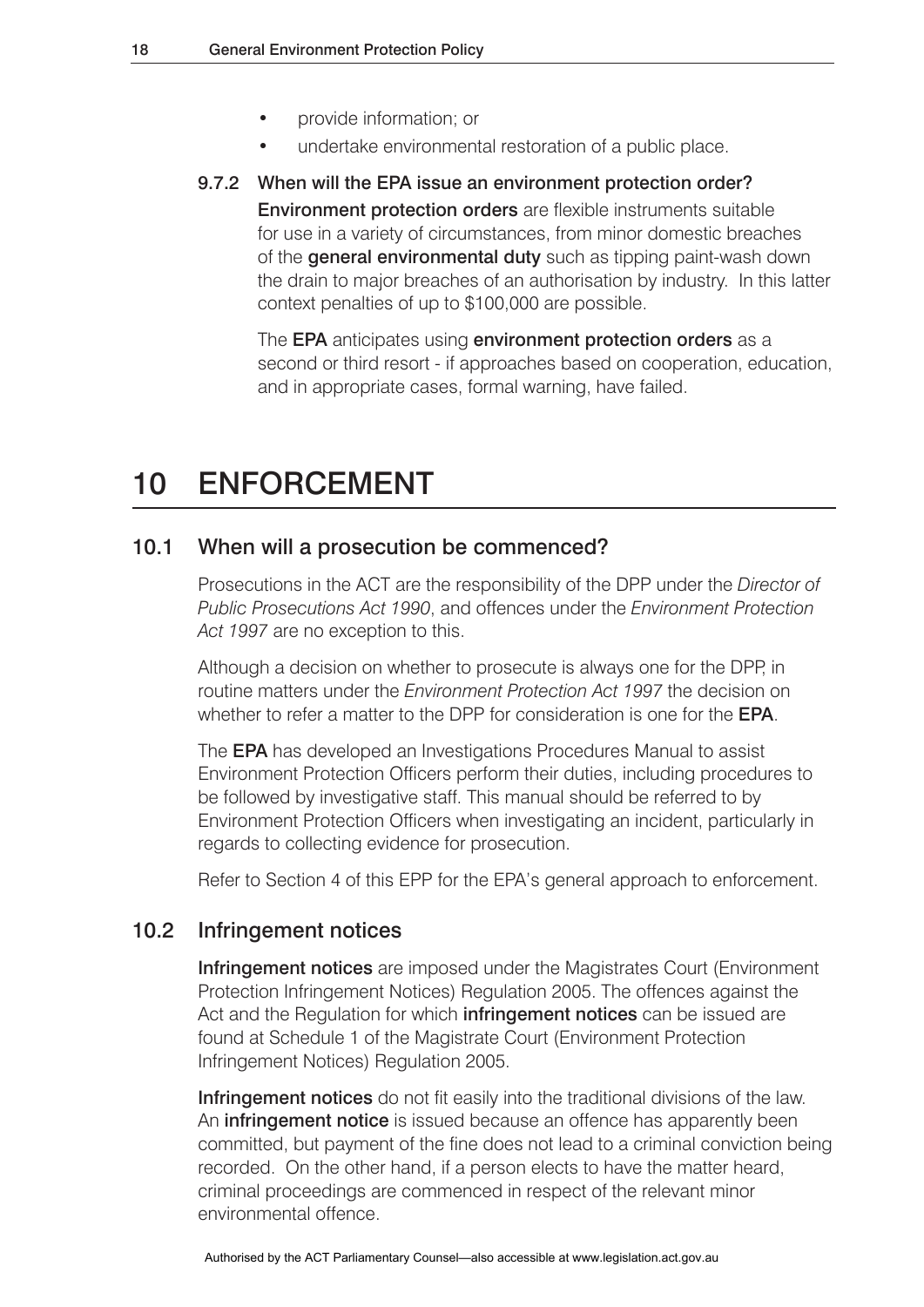The approach of the **EPA** will generally be to use **infringement notices** only after education and warnings have not been successful. However, in cases of blatant disregard for the environment an on-the-spot fine will be used immediately if it is the appropriate enforcement instrument in the circumstances. An example would be when a person is caught tipping used engine oil from their car into a stormwater drain.

A decision to issue an **infringement notice** is a discretionary one and environment protection officers will exercise care to ensure that the issuing of a fine is the appropriate action in the circumstances. For example, it may be more appropriate to issue an **environment protection order** requiring the clean up of a site or to address an ongoing compliance problem by negotiating a change in practice, possibly reflected in a variation of authorisation conditions. An **infringement notice** would not be issued in addition to the taking of other such action. Alternatively, if the facts are complex or unclear, or if it appears that significant criminality is involved, it will be more appropriate to refer the matter to the DPP to consider the laying of charges.

Generally an infringement notice is issued within 14 days of the EPA becoming aware of the alleged breach.

# 11 ECONOMIC MEASURES

Part 6 of the Act gives the **EPA** power to develop and implement "Economic Measures", particularly bubble licences and tradeable permits. Bubble licences are licences covering a number of related activities or establishments, such as all the sewerage plants in a river catchment. Tradeable permit schemes permit trade in emissions. For example, a scheme may set the total emissions from the ACT for sulfur dioxide (usually the total reduces each year) while allowing trading between emitters, so that emitters who reduce emissions can sell emission rights to those who do not.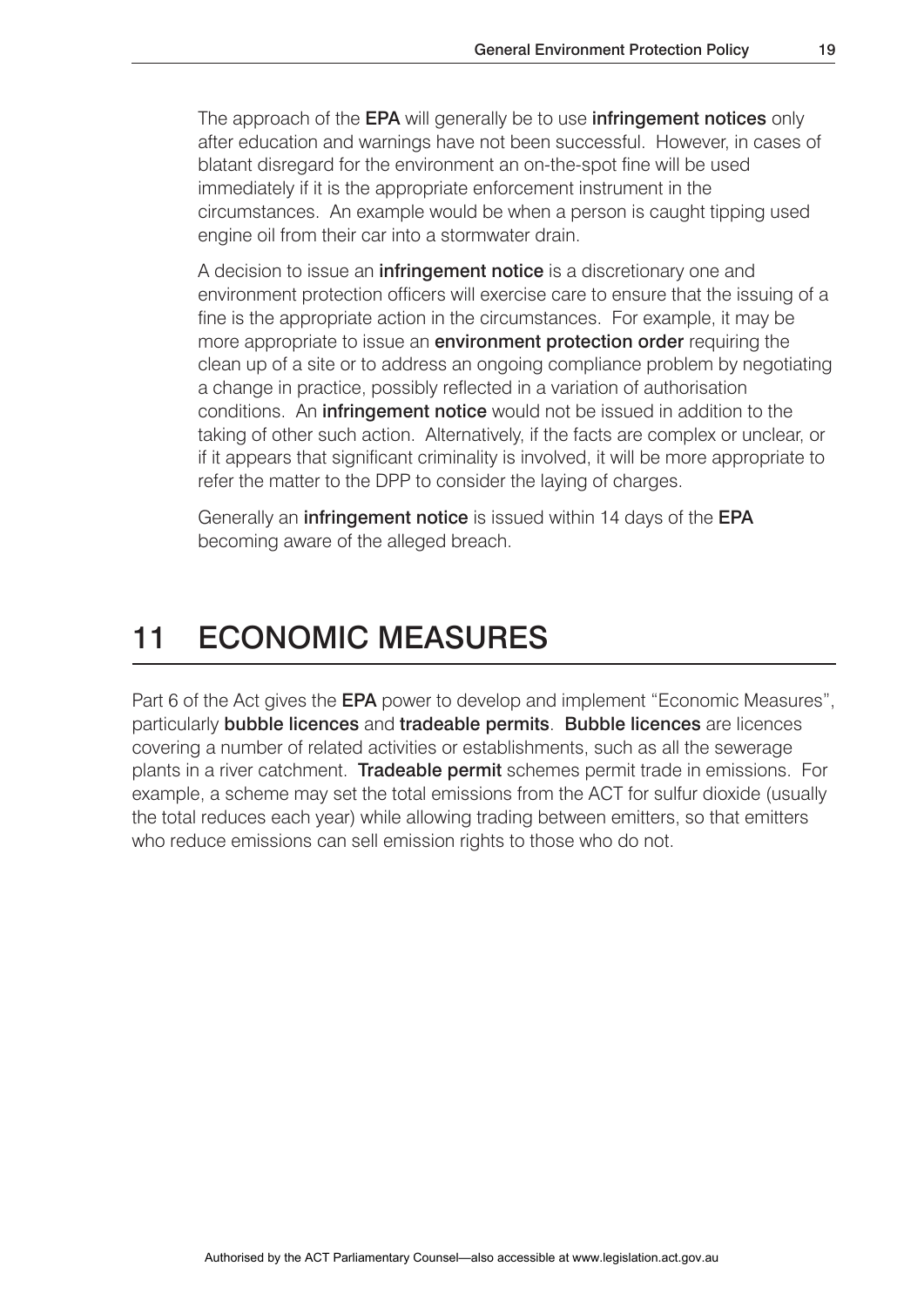# 12 APPENDIX

# Appendix 12.1 Outline of Possible Environmental Protection Agreement

- 1. The agreement will identify the parties. A party could include an individual activity manager, an industry association, a community group or a government agency.
- 2. It may be appropriate to include a statement of shared objectives of the agreement.
- 3. The parties will commit themselves to certain actions. In the case of a "Class B" activity this could include the steps the activity manager will take to minimise emissions or other causes of **environmental harm**. It may also include provisions about monitoring the activity manager will undertake. There might also be a commitment to comply with a particular code of practice or to prepare a draft environment improvement plan by a specified date. In agreements with an industry group, there might be a commitment to develop a code of practice or to work otherwise on industry environmental standards and practices over time.
- 4. The agreement will provide for termination, usually on 28 days' notice but on shorter notice if the EPA has received notice of a major breach of the agreement that is for example, likely to cause imminent serious or material environmental harm.
- 5. There will be provision for service of notices and other formalities.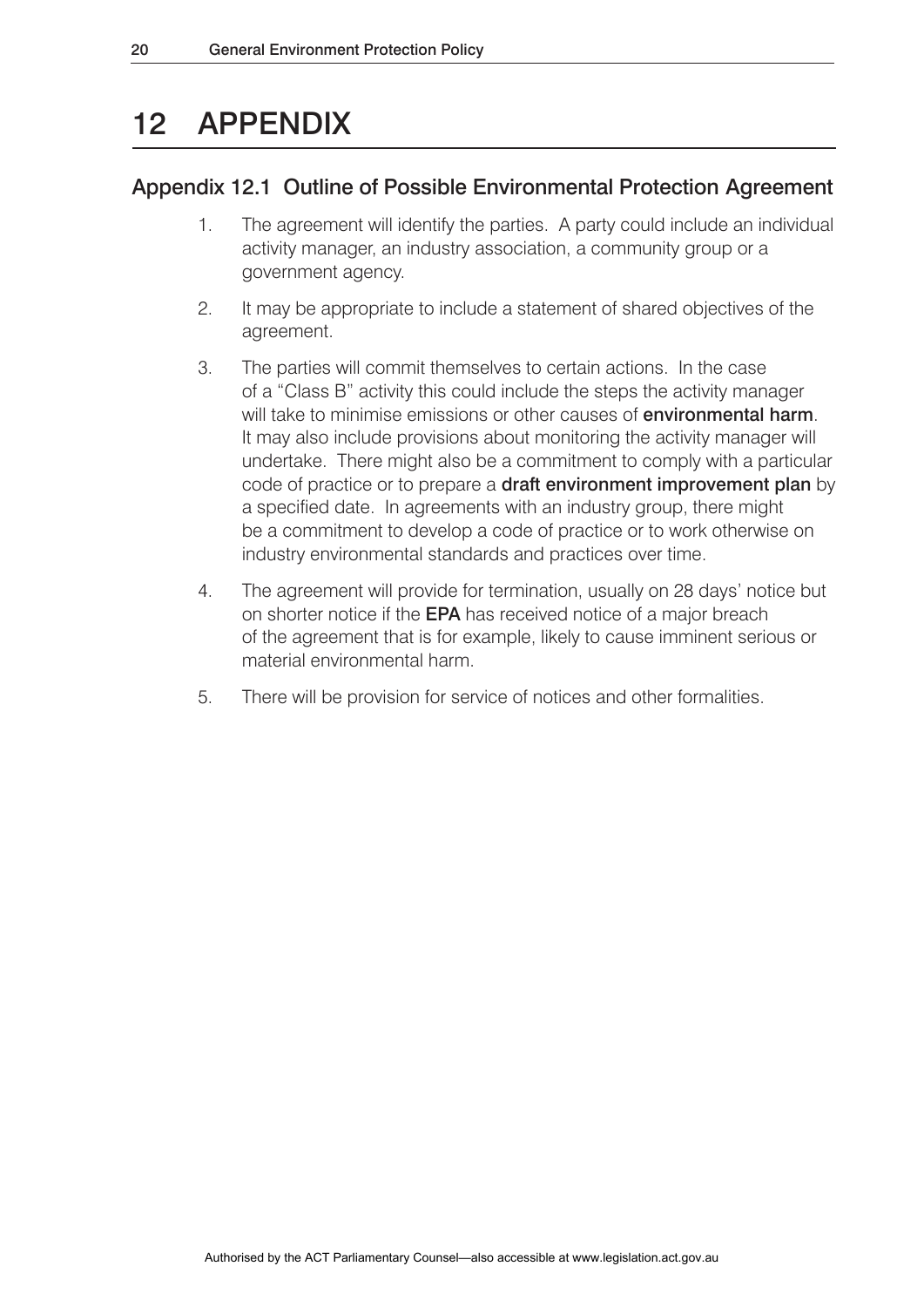### Appendix 12.2 Extract from Ministerial Determination Exempting Certain Activities from Public Consultation Requirements

Australian Capital Territory

# Environment Protection (Consultation for Environmental Authorisation Application) Exemption 2007 (No 1)\*

Disallowable instrument DI2007—195

made under the

### *Environment Protection Act 1997,* s48 (Consultation on application for environmental authorisation)

#### 1 Name of instrument

This instrument is the *Environment Protection (Consultation for Environmental Authorisation Application) Exemption 2007 (No 1).*

#### 2 Commencement

This instrument commences on the day after notification.

#### 3 Notification

Notice is hereby given that under section 48 of the *Environment Protection Act 1997 the attached Environment Protection (Consultation for Environmental Authorisation Application) Exemption 2007 (No 1) is approved.*

#### 4 Exemptions from consultation for environmental authorisation applications

I declare that under section 48(6) of the *Environment Protection Act 1997* the requirement as to consultation does not apply to the following prescribed activities: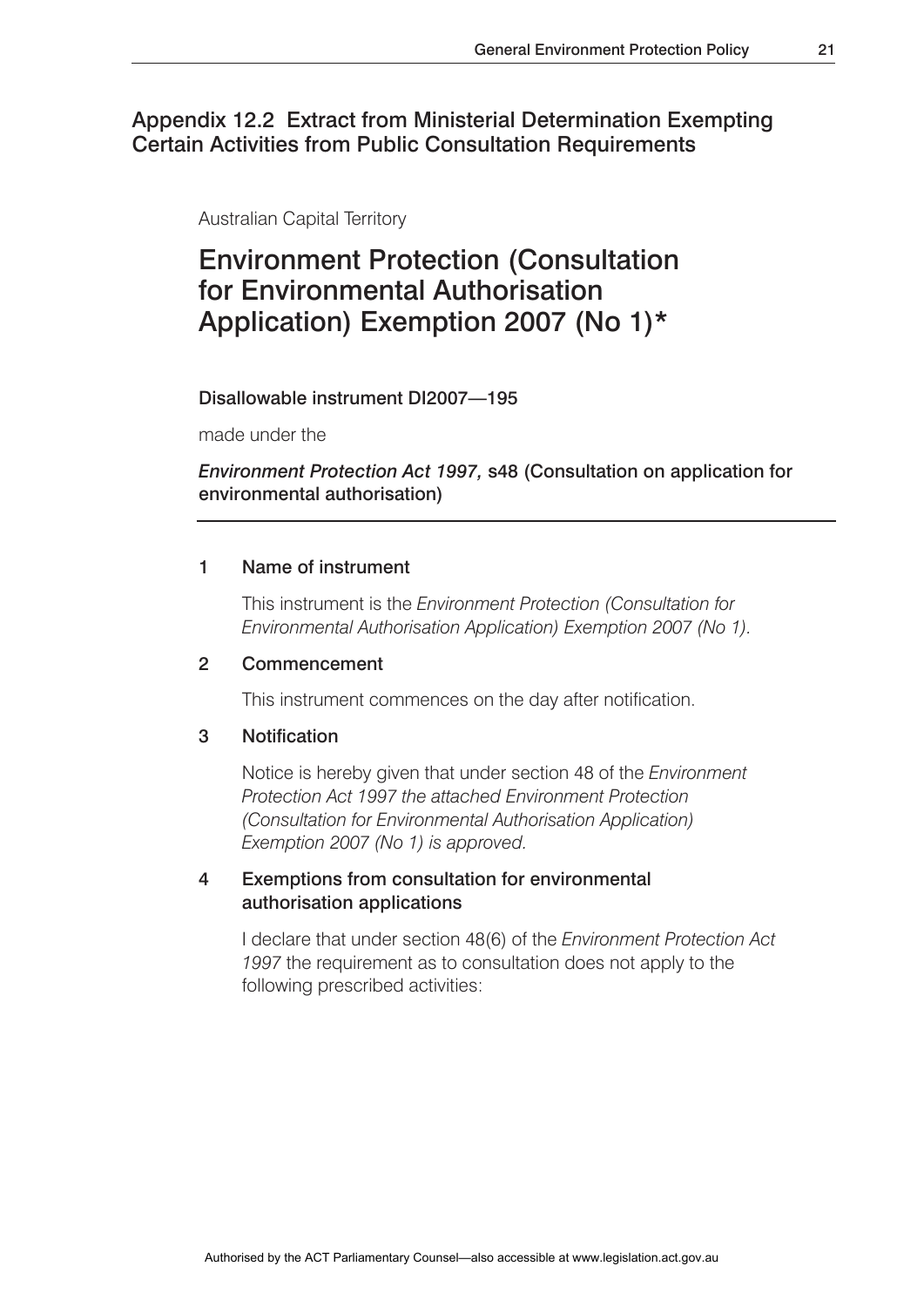- (a) lighting, using or maintaining a fire in the open air, or causing or permitting a fire to be lit, used or maintained in the open air, for the purpose of burning plant matter-
	- (i) to reduce a fire hazard;
	- (ii) to clear the land; or
	- (iii) to conserve biological diversity or ecological integrity.
- (b) the commercial use of chemical products registered under the Agricultural and Veterinary Chemicals Code as in force for the time being under the *Agricultural and Veterinary Chemicals Code Act 1994* of the Commonwealth for pest control or turf management.
- (c) the sale or supply in the ACT of firewood to the person who uses it, unless-
- (i) the quantity of firewood sold or supplied is less than 100kg; **or** and the state of the state of the state of the state of the state of the state of the state of the state of the state of the state of the state of the state of the state of the state of the state of the state of the s
	- (ii) the firewood is sold under a scheme in which an annual fee is paid for the right to collect waste softwood in pine plantations.

#### 5 Revocation

This instrument revokes Disallowable Instrument Number DI 1998-77.

Jon Stanhope Minister for the Environment, Water and Climate Change 23 July 2007